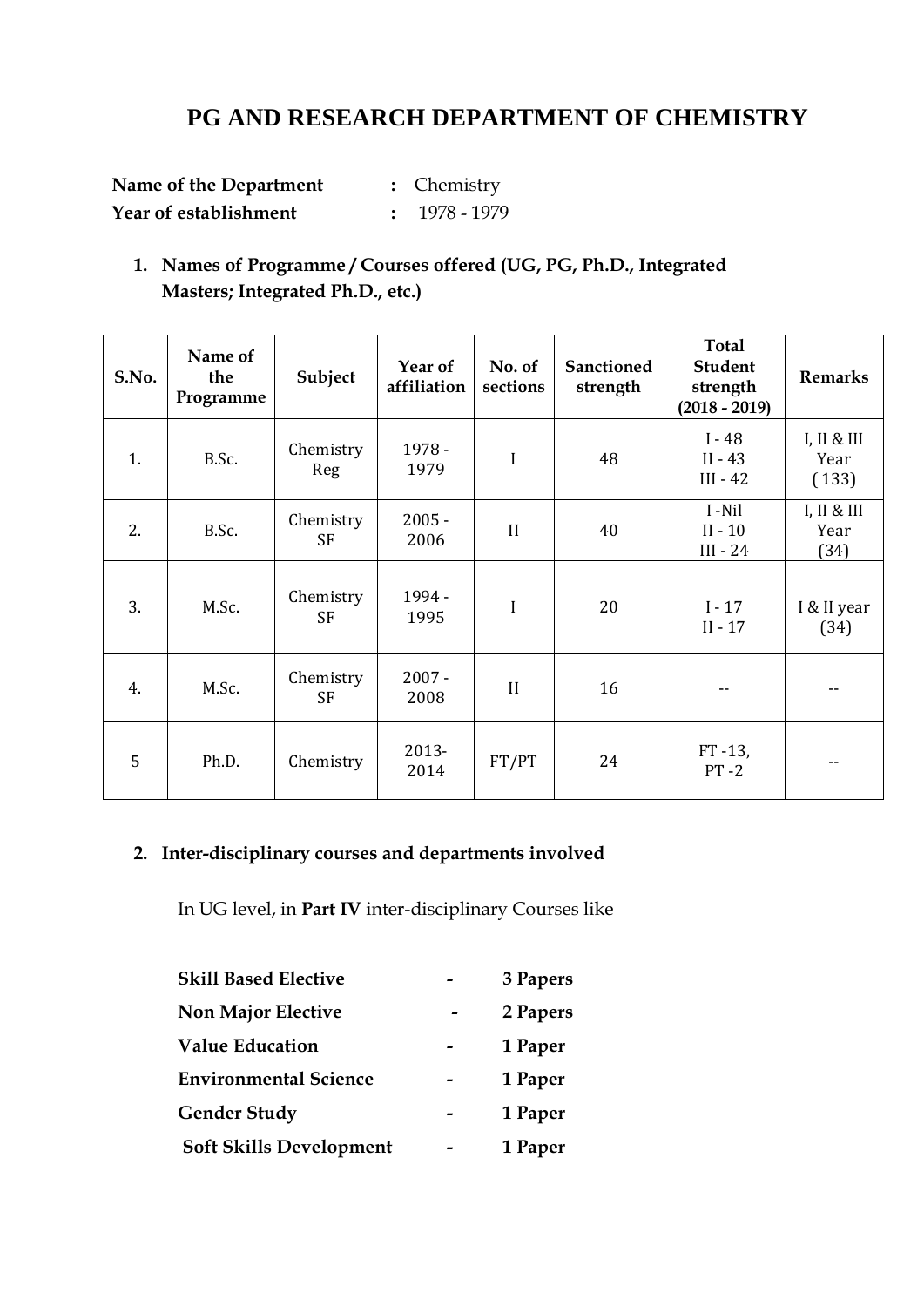### And in **Part IV**

**NSS, NCC, YRC** and **Physical Education**are offeredas mandatory to all the students.

In PG level, in the final year **Elective Courses** are offered as mandatory to all the students.

| Interdisciplinary courses |                                        | Departments involved                                                                                                                                                                |  |  |  |
|---------------------------|----------------------------------------|-------------------------------------------------------------------------------------------------------------------------------------------------------------------------------------|--|--|--|
| <b>UG</b> Level           | <b>Skill Based Elective 3 - Papers</b> | Chemistry                                                                                                                                                                           |  |  |  |
|                           | Non - Major Elective 2 - Papers        | Energy Physics and Laser Physics -<br>Handled by Physics Department                                                                                                                 |  |  |  |
| PG Level                  | <b>Elective Courses</b>                | 1. Analytical Chemistry<br>2. Polymer Chemistry<br>3. Selective Topics in<br>Organic<br>Chemistry<br>4. Industrial Chemistry<br>5. Chemistry of Nano Science and<br>Nano Technology |  |  |  |

#### **3. Annual/Semester/Choice Based Credit System:**

Semester pattern with Choice Based Credit System

#### **4. Participation of the department in the courses offered by other departments:**

Our department extending the research oriented Skills to Mathematics , Physics, Botany and Zoology Students and Research Scholars

Handling Ancillary Chemistry to the Departmentslike Mathematics, Physics, Botany and Zoology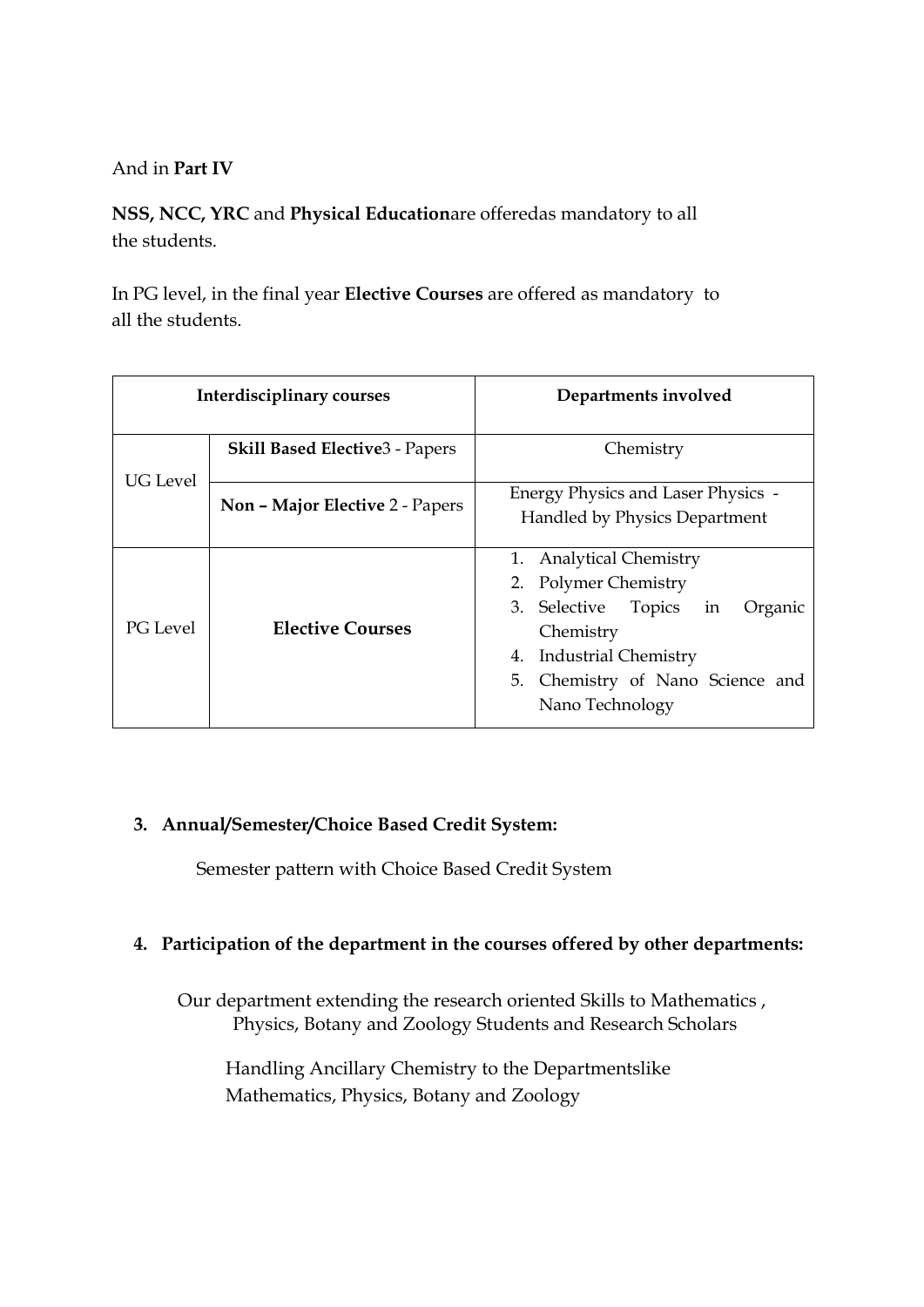## **5. Number of teaching posts sanctioned and filled (Professors / Associate Professors / Asst. Professors)**

| <b>Post</b>                | Sanctioned | <b>Filled</b> | Vacant |
|----------------------------|------------|---------------|--------|
| <b>Associate Professor</b> |            |               |        |
| <b>Assistant Professor</b> |            |               |        |
| <b>Guest Faculty</b>       |            |               |        |

## **6. Faculty profile with name, qualification, designation, specialization (D.Sc. / D.Litt. / Ph.D. / M.Phil., etc.)**

| S.No.          | Name & Qualification                                         | Designation                                                   | Specialization                             | No. of<br>Year's<br>Experience | No. of Ph.D.<br>students<br>guided in the<br>last 5years |
|----------------|--------------------------------------------------------------|---------------------------------------------------------------|--------------------------------------------|--------------------------------|----------------------------------------------------------|
| $\mathbf{1}$   | Dr. S.Kalyanasundharam,<br>M.Sc., M.Phil., Ph.D.             | <b>Former Principal</b><br>i/cAssociate<br>Professor and Head | Physical<br>Organic<br>Chemistry           | 33yrs,<br>06 months            | 9                                                        |
| $\overline{2}$ | Dr. S. ArivoliM.Sc., M.Phil.,<br>Ph.D.                       | Principal                                                     | Physical and<br>Environmental<br>Chemistry | 26yrs                          | 21                                                       |
| $\overline{3}$ | Dr. R. Kunjitham, M.Sc.,<br>B.Ed, M.Phil., Ph.D.             | <b>Associate Professor</b>                                    | General<br>Chemistry                       | 31 yrs,<br>11months            | $\overline{4}$                                           |
| $\overline{4}$ | Mr. M. Palanisamy,<br>M.Sc., M.Phil., PGDCA.,<br>M.A., (Eng) | <b>Associate Professor</b>                                    | Physical<br>Chemistry                      | $31$ yrs,<br>11 months         |                                                          |
| 5              | Mrs. K. Bharathi, M.Sc.,<br>M.Phil., B.Ed.,                  | <b>Assistant Professor</b>                                    | Polymer<br>Chemistry                       | $09$ yrs,<br>08 months         |                                                          |
| 6              | Dr. A. Uthaya, M.Sc.,<br>M.Phil., Ph.D.                      | <b>Assistant Professor</b>                                    | Green<br>Chemistry                         | $02$ yrs,<br>05 months         |                                                          |
| 7              | Dr. K. Ramesh, M.Sc.,<br>M.Phil., B.Ed., Ph.D.               | <b>Assistant Professor</b>                                    | Environmental<br>Chemistry                 | $02$ yrs,<br>05 months         | 3                                                        |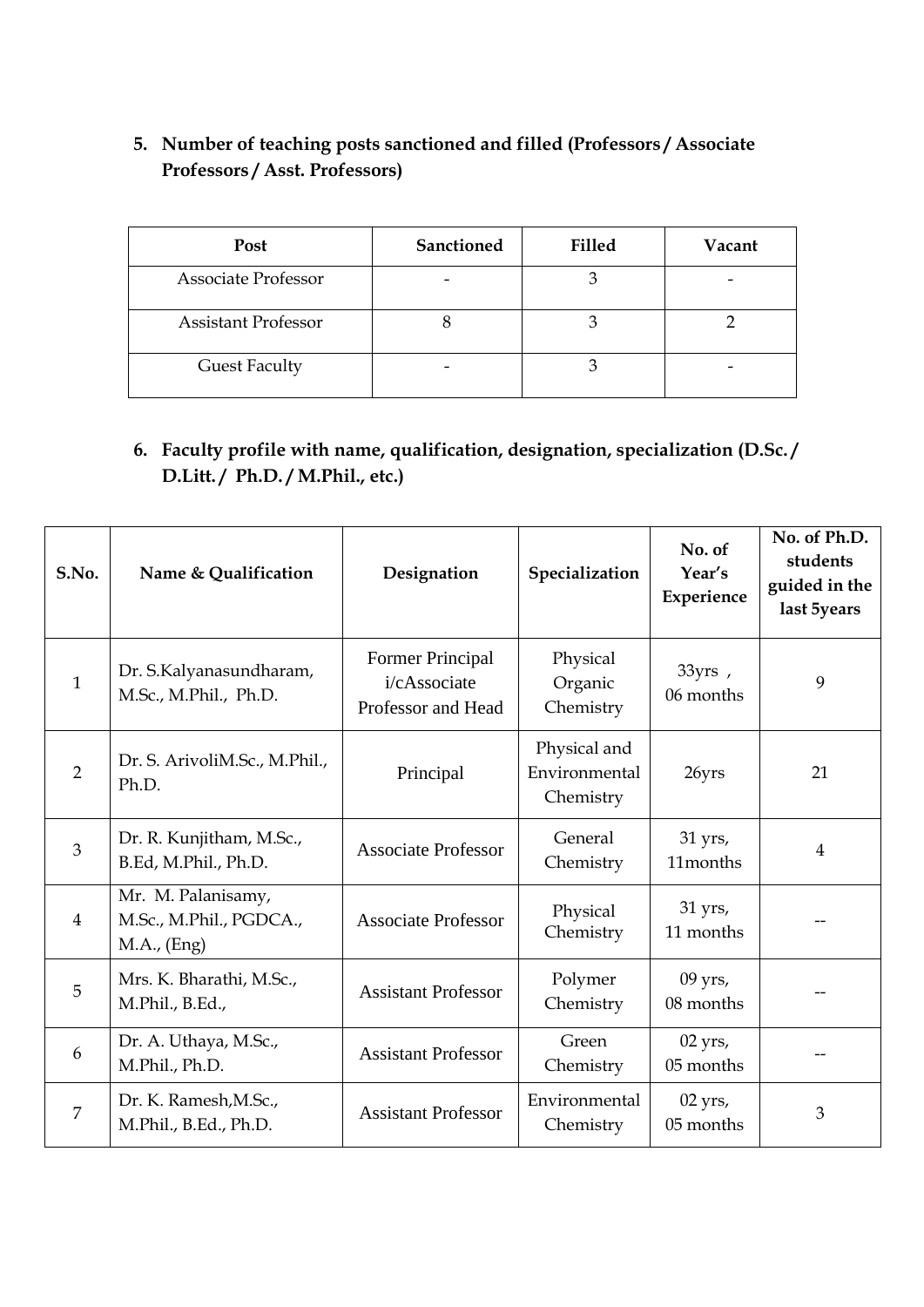|    | Self Finance Stream                |                      |                      |                  |    |  |  |
|----|------------------------------------|----------------------|----------------------|------------------|----|--|--|
| 01 | Mrs. K. Suridha,<br>M.Sc., B.Ed.,  | <b>Guest Faculty</b> | General<br>Chemistry | $07$ yrs         |    |  |  |
| 02 | Ms. K. Anitha,<br>M.Sc., B.Ed.,    | <b>Guest Faculty</b> | General<br>Chemistry | $06 \text{ yrs}$ |    |  |  |
| 03 | Dr. T. Rajaraman , M.Sc., Ph.<br>D | <b>Guest Faculty</b> | General<br>Chemistry | 01yr             | -- |  |  |

# **7. Percentage of classes taken by temporary faculty–Programme-wise information**

| S.No. | Programmes | Session |
|-------|------------|---------|
| 1.    | UG         | n       |
| 2.    | PG         |         |

### **8. Programme-wise Student Teacher Ratio**

| S.No. | Name of the Programme | Student teacher ratio |
|-------|-----------------------|-----------------------|
|       | UG                    |                       |
|       | PG.                   |                       |

**9. Number of academic support staff (technical) and administrative staff sanctioned and filled:**

| S.No. | <b>Staff</b>  | <b>Sanctioned</b> | <b>Filled</b> |
|-------|---------------|-------------------|---------------|
|       | Lab Assistant |                   |               |
|       | Store Keeper  |                   |               |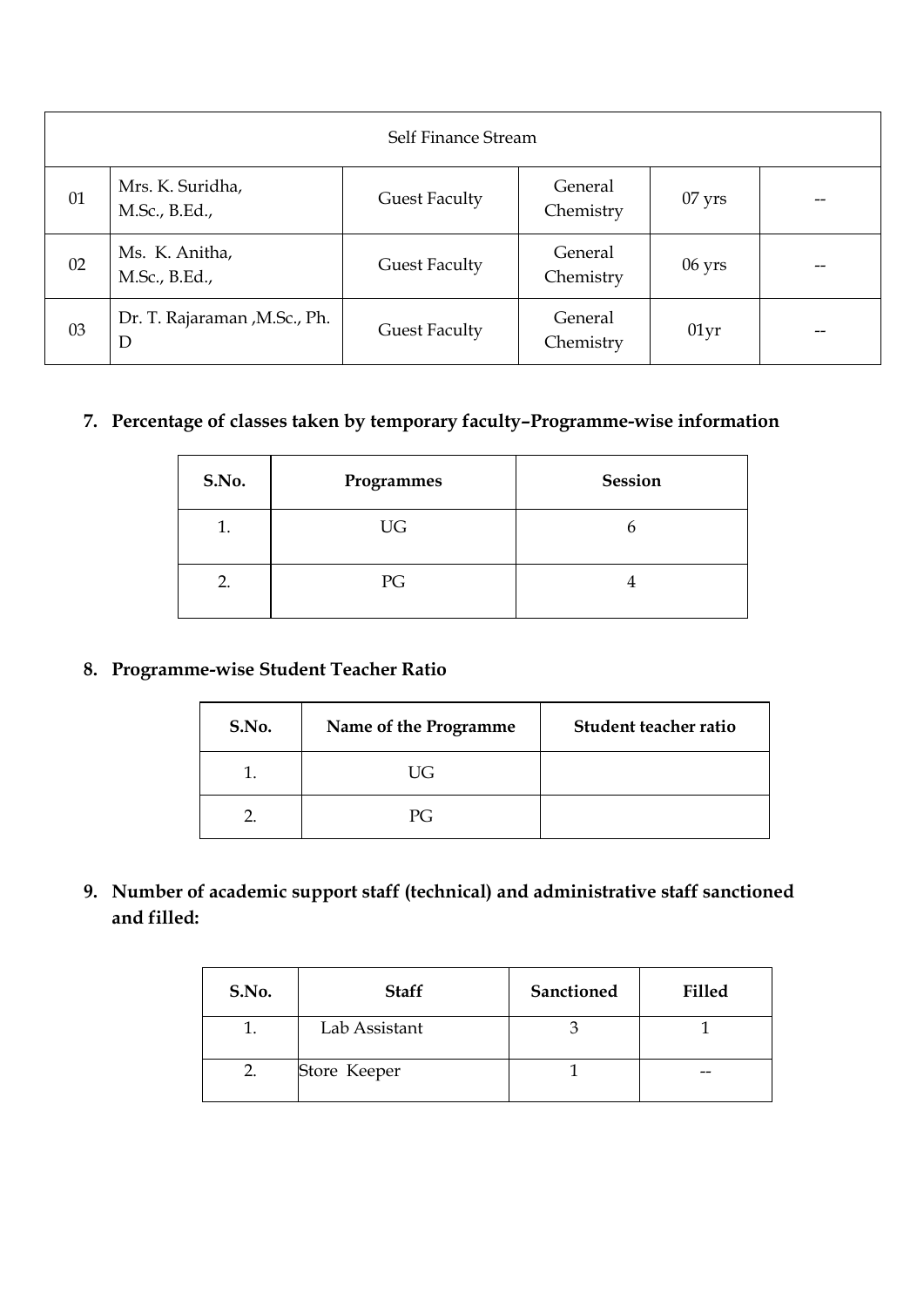**10. Number of faculty with ongoing projects from a) national b) international funding agencies and c) Total grants received. Mention names of funding agencies and grants received project-wise.**

**Completed Projects**

| <b>S. No.</b> | Name of the<br>Faculty | Project title                                               | Name of<br>the<br>Project | Grant<br>Agency     | Amount<br>Sanctioned<br>(Rs.) |
|---------------|------------------------|-------------------------------------------------------------|---------------------------|---------------------|-------------------------------|
| 01            | Dr. R. Kunjitham       | Electro organic studies of<br><b>Flavonoid Compounds</b>    | Minor                     | UGC -<br><b>SRO</b> | 32,000                        |
| 02            | Mr. M. Natarajan       | Synthesis and biological<br>studies of some<br>heterocycles | Minor                     | UGC -<br>SRO        | 75,000                        |

### **On-Going Projects**

| S. No | Name of the<br>Faculty | Project title | Name of<br>the<br>Project | Grant<br>Agen<br>CV | Amount<br>Sanctioned<br>(Rs.) |
|-------|------------------------|---------------|---------------------------|---------------------|-------------------------------|
|       |                        | Nil           |                           |                     |                               |

### **Accepted Projects**

| S.No. | Name of the<br>Faculty | Project title | Name of<br>the<br>Project | Grant<br>Agency | Amount<br>Sanctioned<br>(Rs.) |
|-------|------------------------|---------------|---------------------------|-----------------|-------------------------------|
|       |                        | Nil           |                           |                 |                               |

#### **11. Departmental projects funded by DST-FIST; DBT, ICSSR, etc.; total grants received:**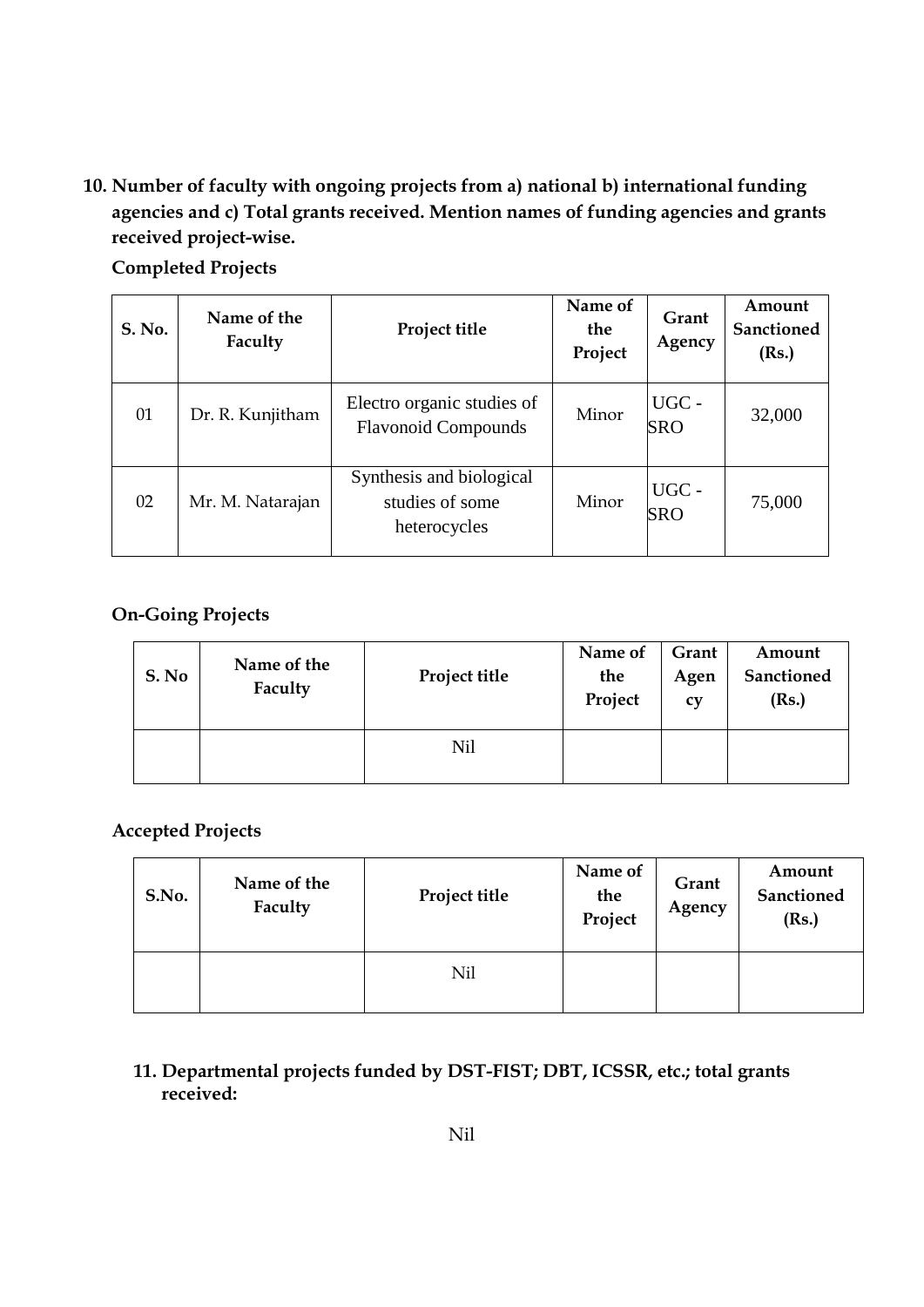#### **12. Research facility / Centre with**

#### **State recognition**

- Three Staff members pursuing research by guiding Ph.D., scholars as the Department has got the recognition of Bharathidasan University, Thiruchirappalli, as an affiliated **"Research Centre".**
- All the research supervisors of the department are members of Department Research Committee and members of Doctoral Committees of other affiliated research centers of the University.

#### **National and International recognition**

- Staff members of the department are entrusted with academic responsibilities like re-viewer /referee /judgesin many reputed national and international journals as well as in Societies.
- Research supervisors of the department are in the Panel of Indian Evaluators of M. Phil., and Ph.D., thesis of Various Universities

 Staff and Scholars of the department have presented research articles in many scientific forum of National and International Status and published research articles in well reputed Journals.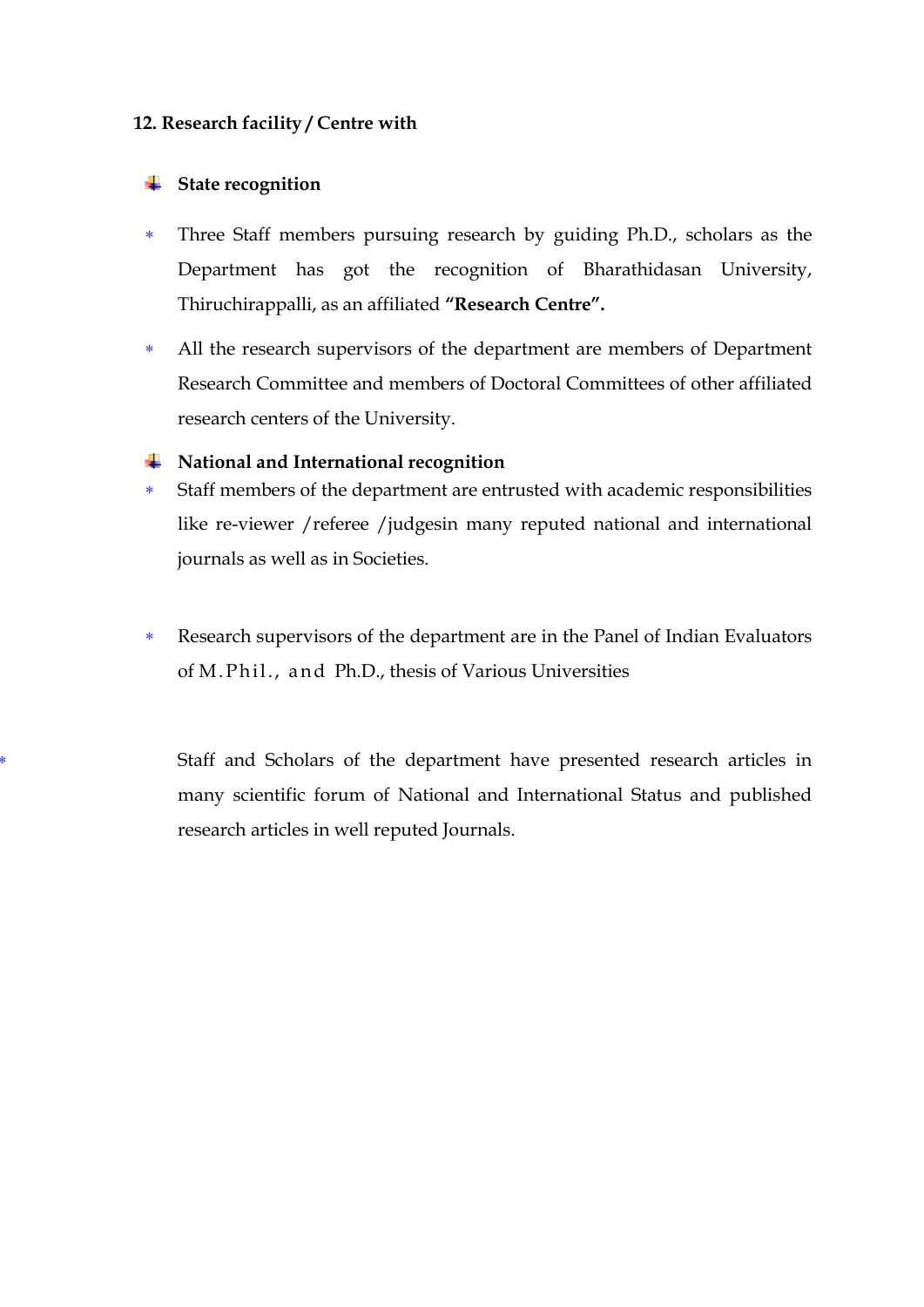#### **13. Publications**

 $\checkmark$  Number of papers published in peer reviewed journals(national / international)

| S. No.         | Name of the staff      | No. of<br>papers<br>published<br>in reputed<br>journals | No. of<br>booksPub<br>lished | No. of<br>papers<br>presented<br>in<br><b>Seminars</b> | Citation<br>Index | $h-$<br>index | $i10-$<br>index          | Invited<br>Lectures |
|----------------|------------------------|---------------------------------------------------------|------------------------------|--------------------------------------------------------|-------------------|---------------|--------------------------|---------------------|
| $\mathbf{1}$   | Dr. S.Kalyanasundharam | 26                                                      | 05                           | 17                                                     |                   |               |                          | 06                  |
| $\overline{2}$ | Dr. S. Arivoli         | 208                                                     | 01                           | 51                                                     | 4257              | 34            | 107                      | 07                  |
| 3              | Dr. R. Kunjitham       | 04                                                      | 01                           | 06                                                     |                   |               |                          | 02                  |
| $\overline{4}$ | Mr. M. Palanisamy      | 03                                                      |                              |                                                        |                   |               | --                       | 03                  |
| 5              | Mrs. K. Bharathi,      | 04                                                      |                              |                                                        | 01                |               | $\overline{\phantom{a}}$ |                     |
| 6              | Dr. A. Uthaya,         | 13                                                      |                              | 05                                                     | 106               | 06            | $-$                      |                     |
| $\overline{7}$ | Dr. K. Ramesh          | 21                                                      |                              | 03                                                     | 32                | 04            | 01                       |                     |

|    | Self Finance Stream |    |    |  |  |    |  |  |  |  |  |
|----|---------------------|----|----|--|--|----|--|--|--|--|--|
| 1. | Mrs. K. Suridha     | -- |    |  |  |    |  |  |  |  |  |
| 2. | Ms. K. Anitha       |    | -- |  |  |    |  |  |  |  |  |
| 3. | Dr. T. Rajaraman    | 03 | -- |  |  | -- |  |  |  |  |  |

\* **Author for correspondence for all the Research papers and Papers presented in Seminars**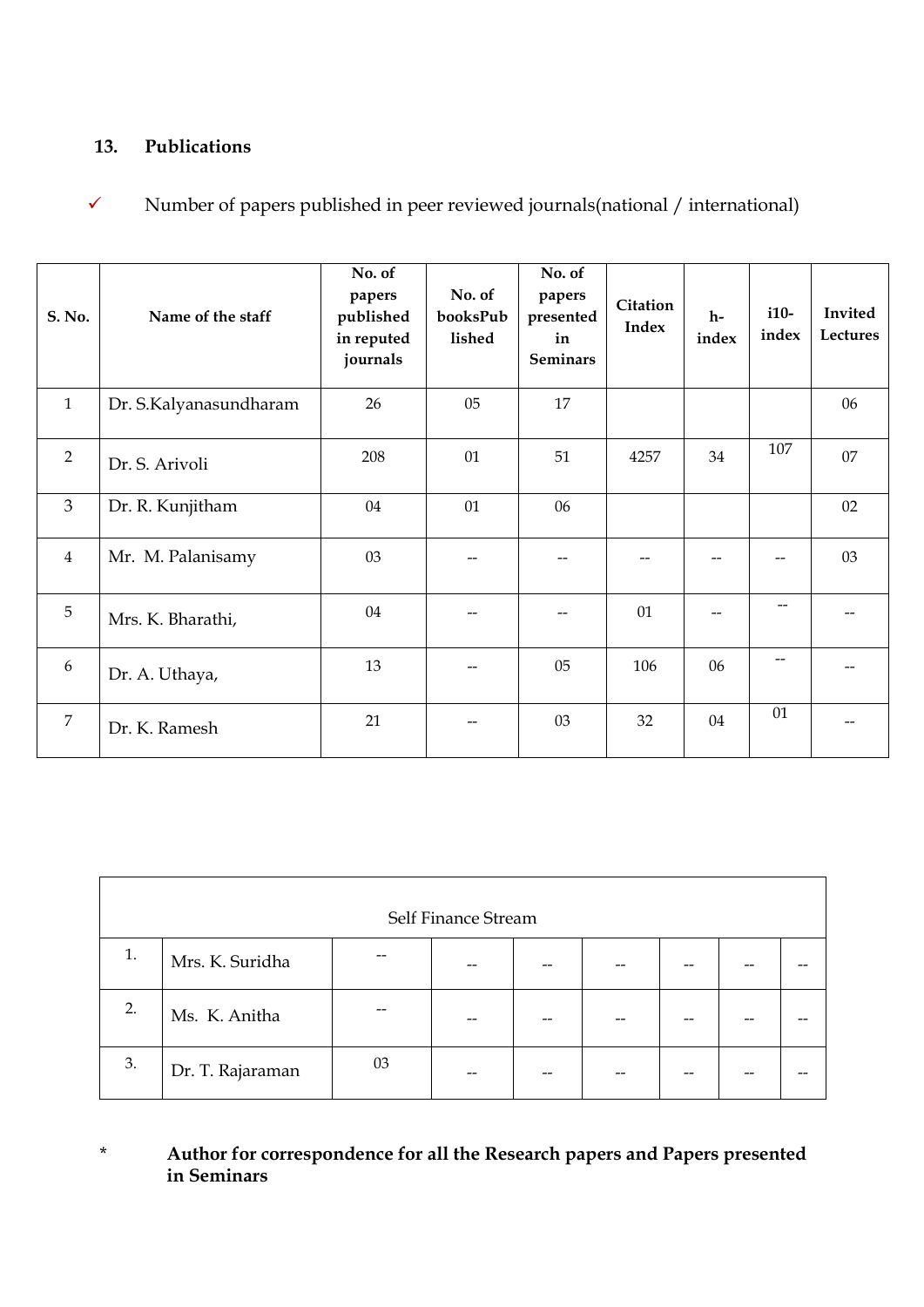- $\checkmark$  Number listed in International Database (For e.g. Web of Science, Scopus, Humanities International Complete, Dare Database - International Social Sciences Directory, EBSCO host, etc.):
- $\checkmark$  All the research papers are published during this assessment period were found in
- ◆ Google Scholar
- **◆ Research Gate**
- ❖ Scopus
- **◆** Get cited
- Web of Science

For instance, all the faculty names of our department are in almost all the scientific journals data base.

- $\checkmark$  Citation Index range/ average:
- The articles which are published from the department having Citation indices from**1 to 1000**
- SNIP and SJR:
- The research articles were published from the department in various reputed journals a re covered by Scopus and other data base along with their SNIP (Source normalized Impact per journal) and SJR (SCImagoJournal Rank).
- Impact factor–range /average:
- All the papers with impact factor ranging from **0.5 to 3.5**
- h-index:
- All the Research Supervisors and Scholar with publications do have individual **h-index** ranging between **1 and15.**

i10-index:

- All the Research Supervisors and Scholar with publications do have individual **i10-index** ranging between **1 and 20.**
- **14. Details of Patents and income generated -**Nil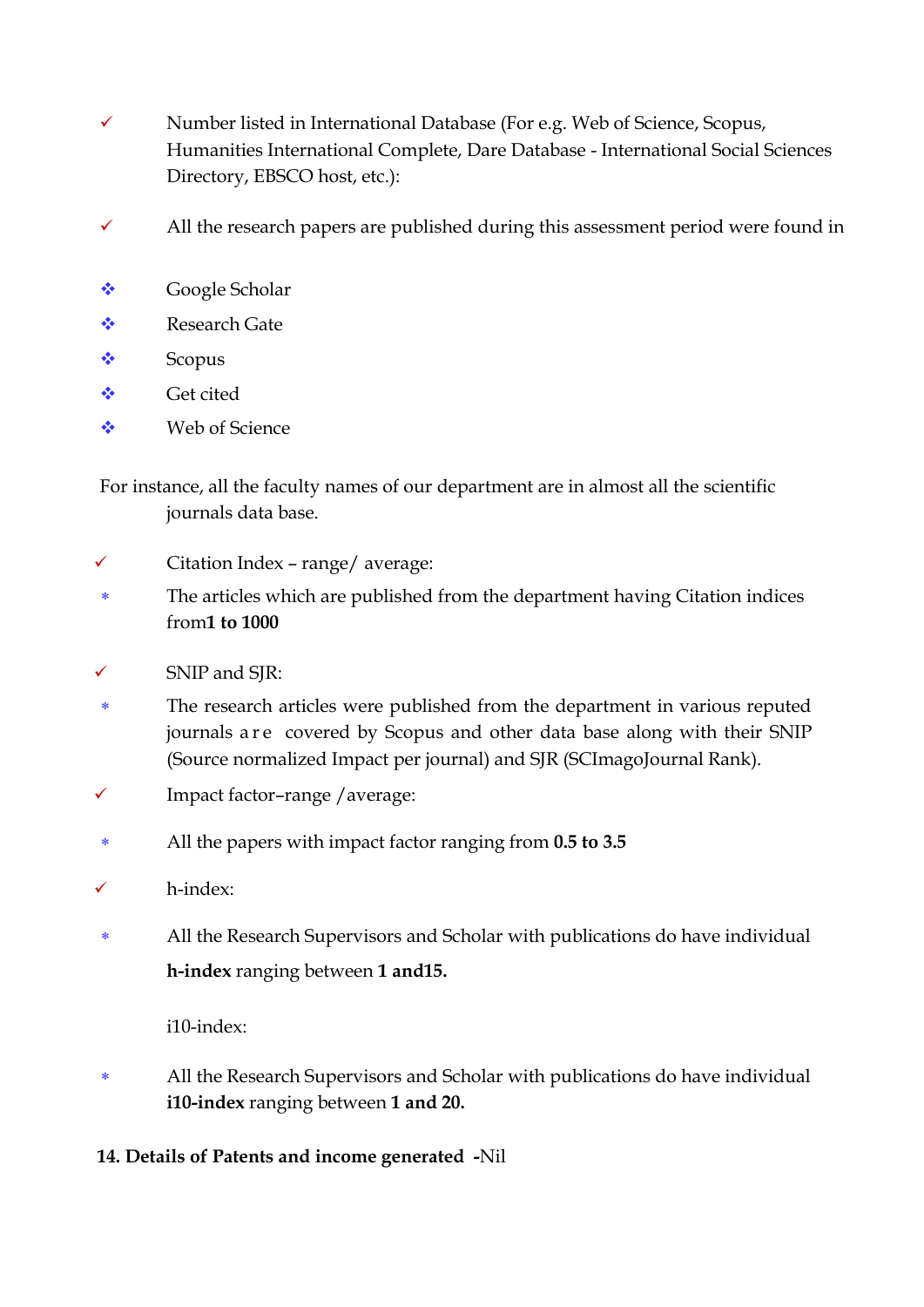# **15. Areas of consultancy and income generated -** Nil

| S.No.          | Name of the faculty    | Orientation / Refresher and<br><b>Training Programmes Attended</b> |
|----------------|------------------------|--------------------------------------------------------------------|
| 1.             | Dr. S.Kalyanasundharam | 06                                                                 |
| 2.             | Dr. S. Arivoli         | 06                                                                 |
| 3.             | Dr. R. Kunjitham       | 04                                                                 |
| $\overline{4}$ | Mr. M. Palanisamy      | 05                                                                 |
| 5.             | Mrs. K. Bharathi,      | 04                                                                 |
| 6.             | Dr. A. Uthaya,         | 02                                                                 |
| 7.             | Dr. K. Ramesh          | 01                                                                 |

# **16. Faculty recharging strategies :Orientation / Refresher and Training Programmes**

# **17. Papers presented in Seminars**

|       |                        |              | No. of Papers Presented |               |
|-------|------------------------|--------------|-------------------------|---------------|
| S.No. | Name of the faculty    | <b>State</b> | <b>National</b>         | International |
| 1.    | Dr. S.Kalyanasundharam |              | 16                      | 01            |
| 2.    | Dr. S. Arivoli         |              | 18                      | 03            |
| 3.    | Dr. R. Kunjitham       |              | 04                      | 01            |
| 4.    | Mr. M. Palanisamy      |              |                         |               |
| 5.    | Mrs. K. Bharathi,      |              |                         |               |
| 6.    | Dr. A. Uthaya,         |              |                         |               |
| 7.    | Dr. K. Ramesh          |              |                         |               |
|       | Self Finance Stream    |              |                         |               |
| 1.    | Mrs. K. Suridha        |              |                         |               |
| 2.    | Ms. K. Anitha          | -            |                         |               |
| 3.    | Dr. T. Rajaraman       |              |                         |               |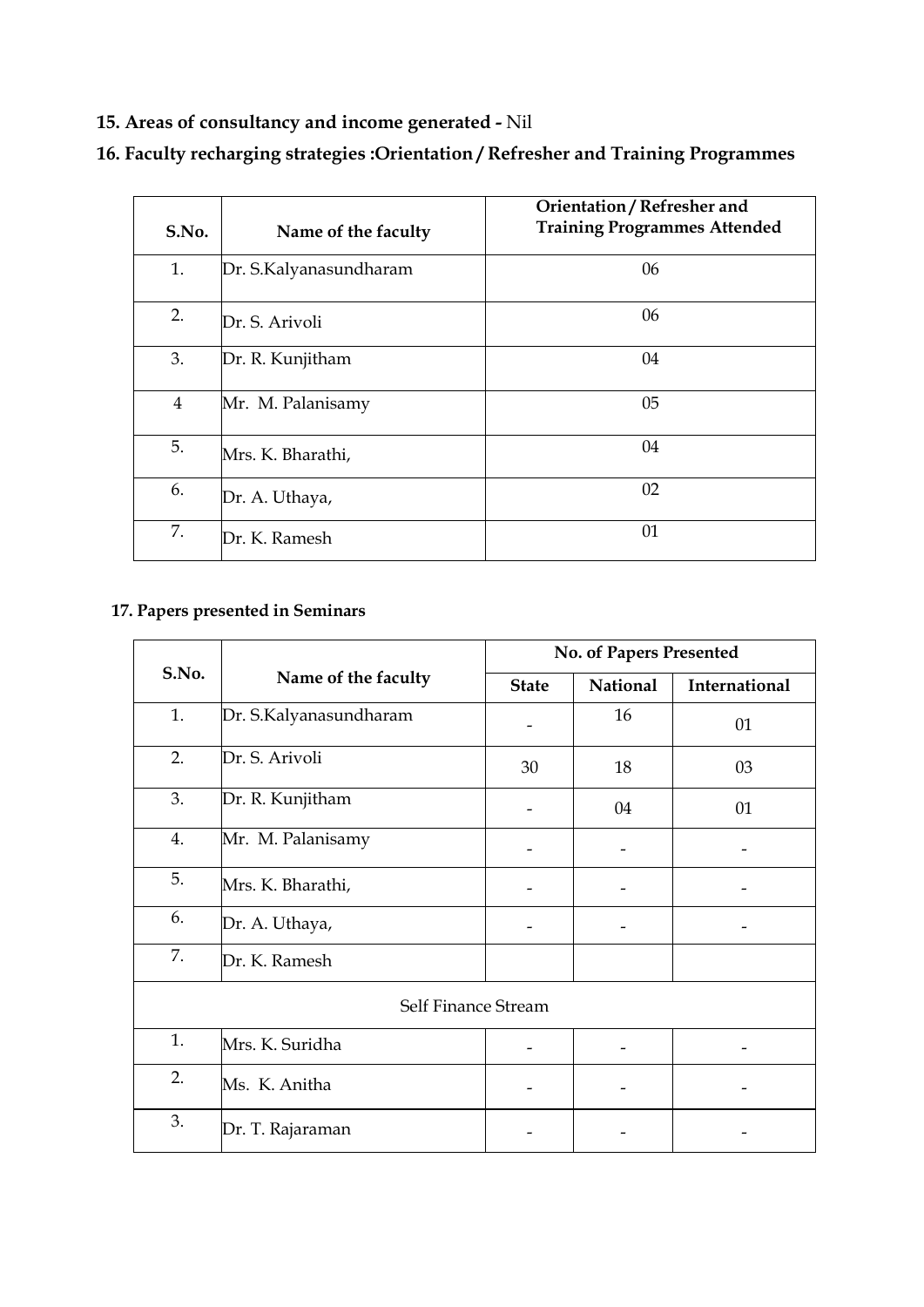#### **18. Students projects**

## **Percentage of students who have done in-house projects including interdepartmental**

All theM.Sc., studentsare permitted to undertake a project workto gain extra-credit in the existing CBCS. They mostly make use of department of Chemistry to do their project as it is mandatory in curriculum.

Apart from the parent department, they do collaborative work with industries like Asian Paints (India) Limited Cuddalore, Indomer Coastal Hydraulics (P) Ltd Chennai, SKAN Research Lab (P) Ltd Puducherry, JS Scientific Chennai, IKOS Gaia Infra PVT Ltd Chennai, Strides Shasun Limited Cuddalore, Chennai Petroleum Corporation Limited (CPCL)PanangudiNagapattinam.

| <b>Degree</b>     | <b>Name</b>          | <b>Batch</b>  | University<br><b>Rank</b> |
|-------------------|----------------------|---------------|---------------------------|
| B.Sc., Chemistry  | R. Sivasakthikumaran | $2003 - 2006$ | 2 <sup>nd</sup>           |
| B.Sc., Chemistry  | K. Suridha           | $2004 - 2007$ | $14^{\text{th}}$          |
| B.Sc., Chemistry  | N. Bhuvaneswari      | 2005-2008     | 5 <sup>th</sup>           |
| B.Sc., Chemistry  | C. Suganthi          | 2007-2010     | 2 <sup>nd</sup>           |
| B.Sc., Chemistry  | P. Baguladevi        | $2010 - 2013$ | $2^{\text{st}}$           |
| M. Sc., Chemistry | K. Suridha           | $2008 - 2010$ | 8 <sup>th</sup>           |
| M. Sc., Chemistry | A. Sheela            | $2008 - 2010$ | $12^{th}$                 |
| M. Sc., Chemistry | N. Divya             | $2011 - 2013$ | 5 <sup>th</sup>           |

**BHARATHIDASAN UNIVERSITY RANK HOLDERS**

#### **Name of the Student with placement and prize won**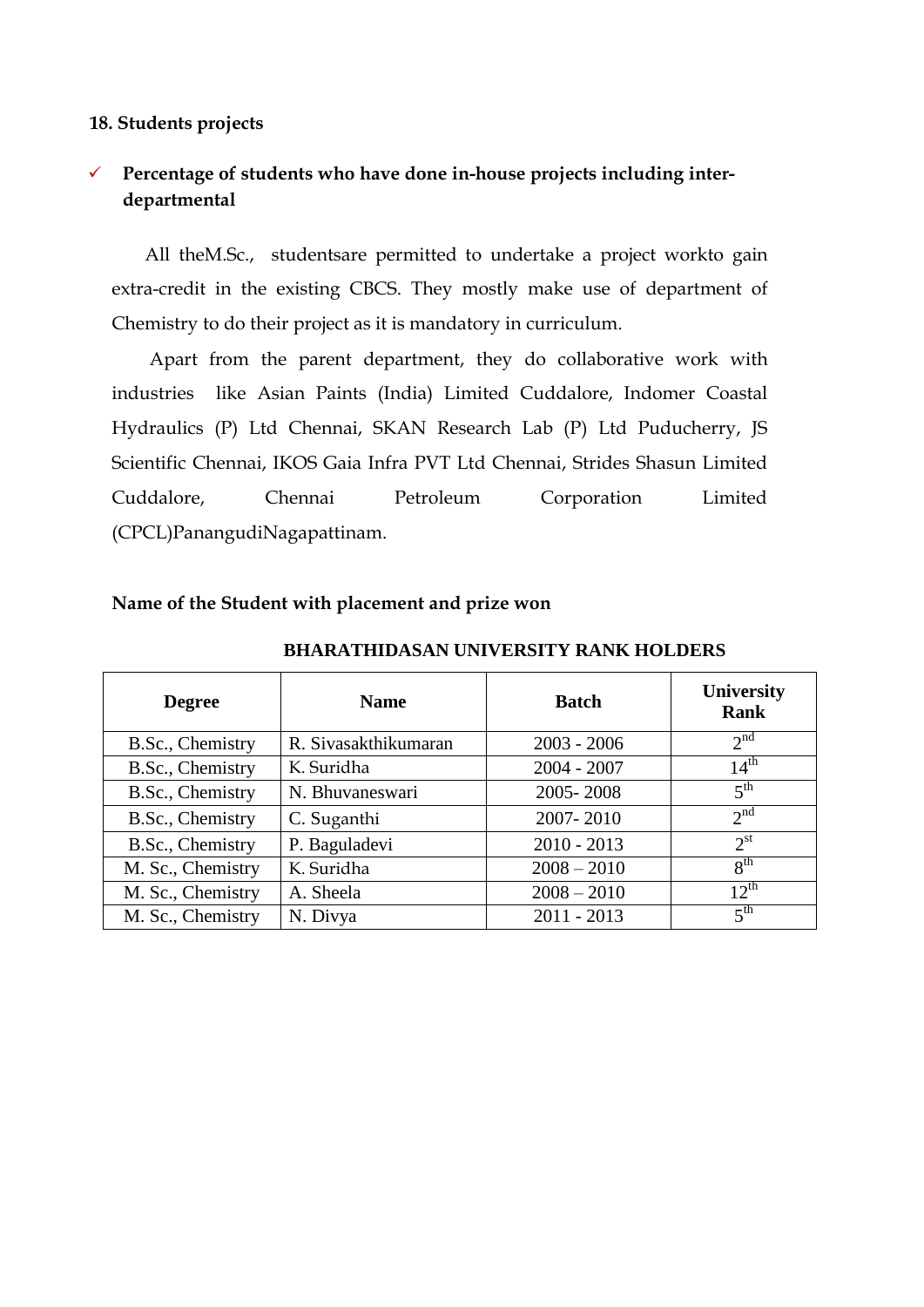#### **Seminars / Conferences / Workshops organized and the source of funding (national / international) with details of outstanding participants, if any.**

Workshops organized by

| S. No.         | Seminar | State/<br>National/<br><b>International</b> | <b>Date</b>                     | Grant<br>from<br>Agency | <b>Organizing Secretary</b> |
|----------------|---------|---------------------------------------------|---------------------------------|-------------------------|-----------------------------|
| 1.             | One day | State level                                 | 16h March 2006                  | <b>UGC</b>              | Dr. S.Kalyanasundharam      |
| 2.             | One day | State level                                 | 23 <sup>th</sup> March 2010     | <b>UGC</b>              | Dr. S.Kalyanasundharam      |
| 3              | Oneday  | State level                                 | $27th$ March 2012               | <b>UGC</b>              | Dr. S.Kalyanasundharam      |
| $\overline{4}$ | One day | State level                                 | 29thDecember 2014               | <b>UGC</b>              | Dr. S.Kalyanasundharam      |
| 5              | One day | State level                                 | $23$ <sup>tr</sup> October 2014 | <b>UGC</b>              | Dr. S.Kalyanasundharam      |

### **19. Student profile course-wise**

| <b>Academic Year</b> |           | No. of<br><b>Students</b><br>appeared | Pass<br>$\frac{0}{0}$ | $\%$ of<br>first<br>class | No. of<br>Dist. | University<br>Rank<br>obtained | <b>Students</b><br>went for<br>higher<br>education<br>$(^{0}/_{0})$ | <b>Students</b><br>went for<br>Job<br>$(^{0}/_{0})$ |
|----------------------|-----------|---------------------------------------|-----------------------|---------------------------|-----------------|--------------------------------|---------------------------------------------------------------------|-----------------------------------------------------|
| April 2014           | <b>UG</b> | 46                                    | 87                    | 58.7                      | $\mathbf{1}$    |                                |                                                                     |                                                     |
|                      | PG        | 20                                    | 95                    | 95                        | $\overline{4}$  | $\overline{\phantom{a}}$       |                                                                     |                                                     |
| April 2015           | <b>UG</b> | 43                                    | 55.8                  | 37.2                      | $-$             | $\overline{\phantom{a}}$       |                                                                     |                                                     |
|                      | PG        | 21                                    | 71.4                  | 71.4                      | 5               |                                |                                                                     |                                                     |
| April 2016           | <b>UG</b> | 43                                    | 53.5                  | 48.8                      | $\mathbf{1}$    | $\overline{\phantom{a}}$       |                                                                     |                                                     |
|                      | PG        | 18                                    | 55.5                  | 55.5                      | $\overline{2}$  | $\overline{\phantom{a}}$       |                                                                     |                                                     |
| April 2017           | <b>UG</b> | 42                                    | 54.8                  | 45.2                      | --              | $\qquad \qquad -$              |                                                                     |                                                     |
|                      | PG        | 16                                    | 100                   | 100                       | 3               | $\qquad \qquad \blacksquare$   |                                                                     |                                                     |
| April 2018           | <b>UG</b> | 41                                    | 51.2                  | 46.3                      | $\mathbf{1}$    | $\overline{\phantom{a}}$       |                                                                     |                                                     |
|                      | PG        | 20                                    | 95                    | 95                        | 5               | $\overline{\phantom{a}}$       |                                                                     |                                                     |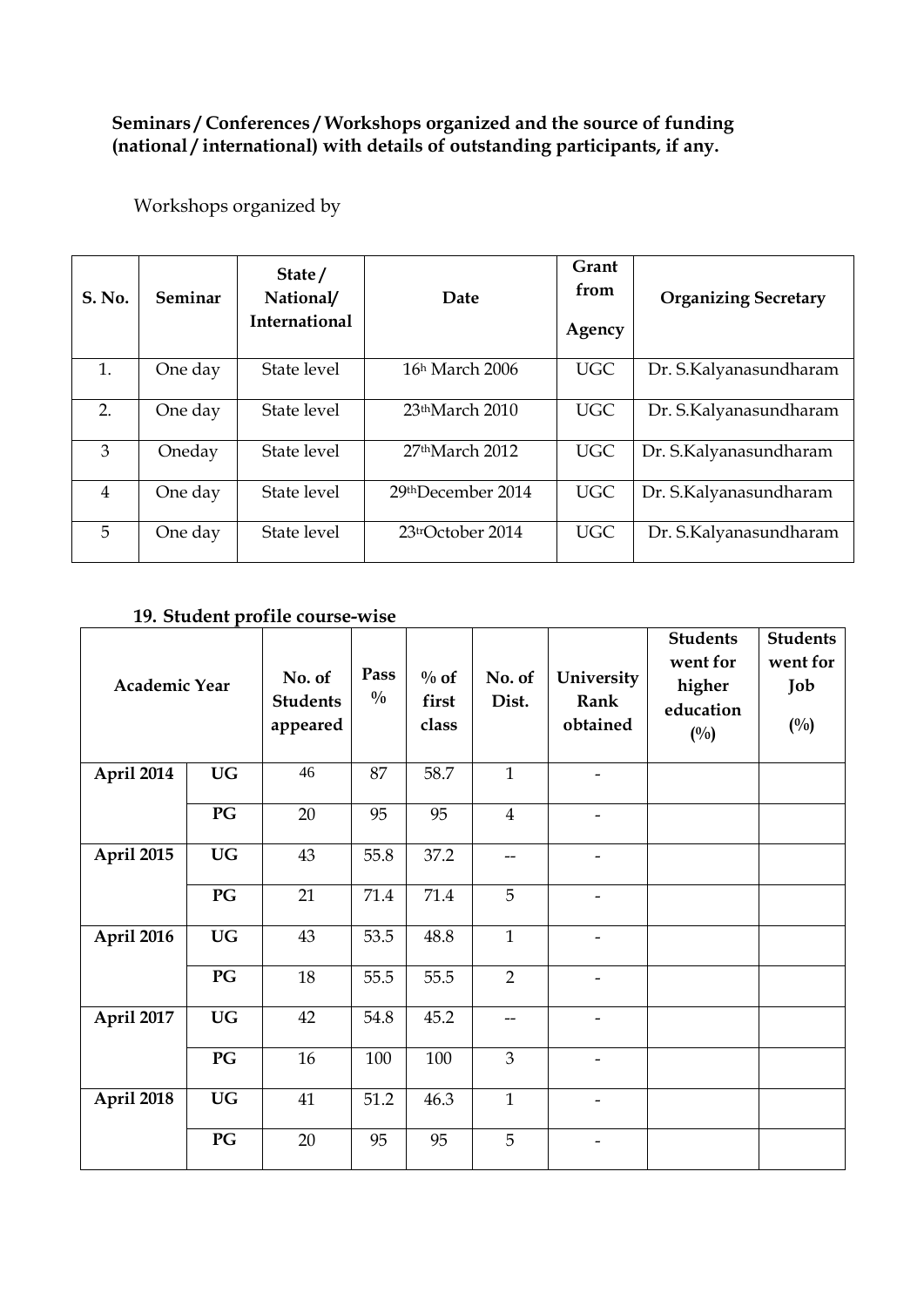# **20. (a) Admission Details**

| <b>Academic Year</b> |                        | <b>Total</b> |                              | ${\bf FC}$               |                          | BC                       |                          | <b>MBC</b>               |                          | <b>SC</b>                    |                          | ST                       |
|----------------------|------------------------|--------------|------------------------------|--------------------------|--------------------------|--------------------------|--------------------------|--------------------------|--------------------------|------------------------------|--------------------------|--------------------------|
|                      |                        | Admission    | $\mathbf M$                  | $\overline{\mathbf{F}}$  | $\mathbf M$              | $\overline{F}$           | $\mathbf M$              | $\overline{F}$           | $\mathbf{M}$             | ${\bf F}$                    | $\mathbf M$              | ${\bf F}$                |
| 2014-2015            | $\mathbf{U}\mathbf{G}$ | 48           | $\qquad \qquad \blacksquare$ | $\overline{\phantom{a}}$ | O1                       | 03                       | $10\,$                   | 07                       | 19                       | $08\,$                       | $\overline{\phantom{a}}$ | $\overline{\phantom{a}}$ |
|                      | PG                     | 18           | $\overline{\phantom{a}}$     | $\overline{\phantom{a}}$ | 01                       | 02                       | 08                       | 0 <sub>5</sub>           | 02                       | $\qquad \qquad \blacksquare$ | $\overline{\phantom{a}}$ | $\overline{\phantom{a}}$ |
| 2015-2016            | $\mathbf{U}\mathbf{G}$ | 48           | $\overline{\phantom{a}}$     | $\overline{\phantom{a}}$ | 02                       | 04                       | $05\,$                   | 13                       | 12                       | 12                           | $\overline{\phantom{a}}$ | $\overline{\phantom{m}}$ |
|                      | PG                     | 18           | $\overline{\phantom{a}}$     | $\overline{\phantom{a}}$ | 01                       | 02                       | $08\,$                   | 05                       | 02                       | $\qquad \qquad \blacksquare$ | $\overline{\phantom{a}}$ | $\overline{\phantom{m}}$ |
|                      | <b>UG</b>              | 48           | $\qquad \qquad \blacksquare$ | $\overline{\phantom{a}}$ | 01                       | 04                       | 10                       | 08                       | 18                       | 07                           | -                        | $\overline{\phantom{m}}$ |
| 2016-2017            | UG(SF)                 | $40\,$       | $\overline{\phantom{a}}$     | $\overline{\phantom{a}}$ | 01                       | 01                       | $\overline{\phantom{0}}$ | $\overline{\phantom{a}}$ | 07                       | 17                           |                          |                          |
|                      | $\mathbf{P}\mathbf{G}$ | 20           | $\overline{\phantom{a}}$     | $\overline{\phantom{a}}$ | $\overline{\phantom{a}}$ | 01                       | 03                       | 04                       | 06                       | 06                           | $\overline{\phantom{a}}$ | $\overline{\phantom{a}}$ |
|                      | <b>UG</b>              | $48\,$       | $\qquad \qquad \blacksquare$ | $\overline{\phantom{a}}$ | 01                       | $05\,$                   | 03                       | 11                       | 22                       | 06                           | -                        | $\overline{\phantom{a}}$ |
| 2017-2018            | UG(SF)                 | 11           | $\overline{\phantom{a}}$     | $\overline{\phantom{a}}$ | $\overline{\phantom{0}}$ | $\overline{\phantom{0}}$ | $\overline{\phantom{a}}$ | $\overline{\phantom{a}}$ | $\overline{\phantom{a}}$ | 11                           | $\overline{\phantom{a}}$ | $\overline{\phantom{a}}$ |
|                      | $\mathbf{P}\mathbf{G}$ | 17           | $\overline{\phantom{a}}$     | $\overline{\phantom{a}}$ | $\overline{\phantom{a}}$ | $\overline{\phantom{a}}$ | 01                       | 05                       | 05                       | 06                           | $\overline{\phantom{a}}$ | $\frac{1}{2}$            |
| 2018-2019            | $\mathbf{U}\mathbf{G}$ | $48\,$       | 04                           | 03                       | $\overline{\phantom{a}}$ | 01                       | $05\,$                   | 13                       | 13                       | 08                           | $\overline{\phantom{a}}$ | 01                       |
|                      | PG                     | 17           | $\qquad \qquad \blacksquare$ | $\overline{\phantom{0}}$ |                          | 03                       | 03                       | 04                       | 02                       | 05                           | -                        | $\overline{\phantom{a}}$ |

# **21 (b). UG Programmes**

| Year of study | <b>Applications</b> | <b>Selected</b> |        | <b>Total</b> |
|---------------|---------------------|-----------------|--------|--------------|
|               | received            | Male            | Female |              |
| 2014-15       | 192                 | 30              | 18     | 48           |
| 2015-16       | 144                 | 19              | 29     | 48           |
| 2016-17       | 180                 | 29              | 19     | 48           |
| 2017-18       | 131                 | 26              | 22     | 48           |
| 2018-19       | 134                 | 23              | 25     | 48           |

# **21 (c). PGProgrammes**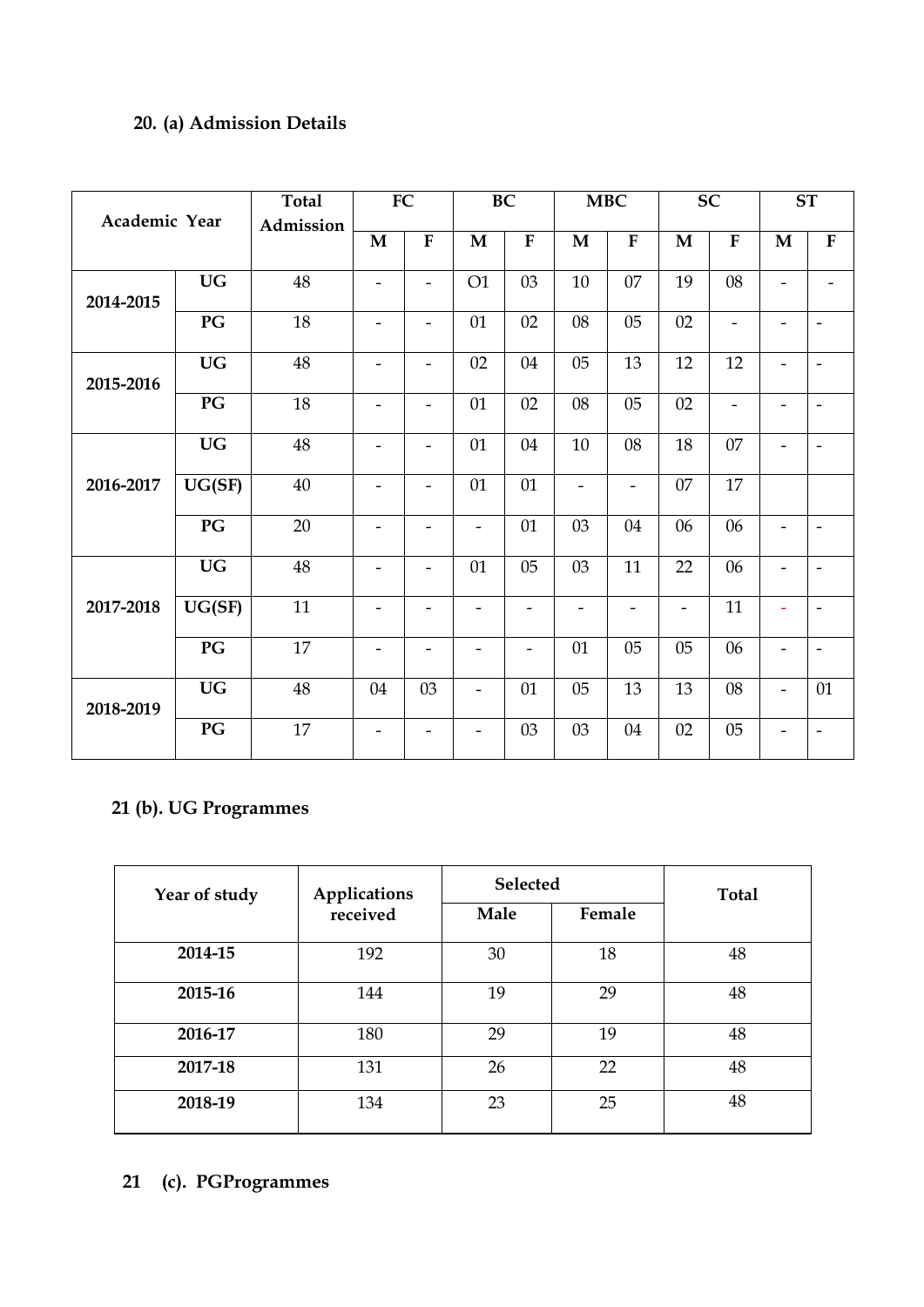| Year of study | <b>Applications received</b> |      | Selected |
|---------------|------------------------------|------|----------|
|               |                              | Male | Female   |
| 2014-15       | 38                           | 11   | 07       |
| 2015-16       | 38                           | 11   | 07       |
| 2016-17       | 32                           | 09   |          |
| 2017-18       | 38                           | 06   | 11       |
| 2018-19       | 32                           | 05   | 12       |

### **21 (d). Ph.D. Programmes**

|      | Doing  |                   | Awarded before the | Awarded during the | <b>Thesis</b> |           |  |
|------|--------|-------------------|--------------------|--------------------|---------------|-----------|--|
|      |        | assessment period |                    | assessment period  |               | Submitted |  |
| Male | Female | Male              | Female             | Male               | Female        |           |  |
| 08   | 07     | $- -$             |                    |                    | $- -$         | 02        |  |
|      |        |                   |                    |                    |               |           |  |

#### **22.How many students have cleared Civil Services, Defense Services, NET, SLET,GATEand any other competitive examinations?**

| <b>S. No.</b> | Name of the Examination | No. of Students |
|---------------|-------------------------|-----------------|
| 1.            | SET/NET/GATE            | 02              |
| 2.            | <b>TNPSC</b>            | 01              |
| 3             | TET/TRB                 | 01              |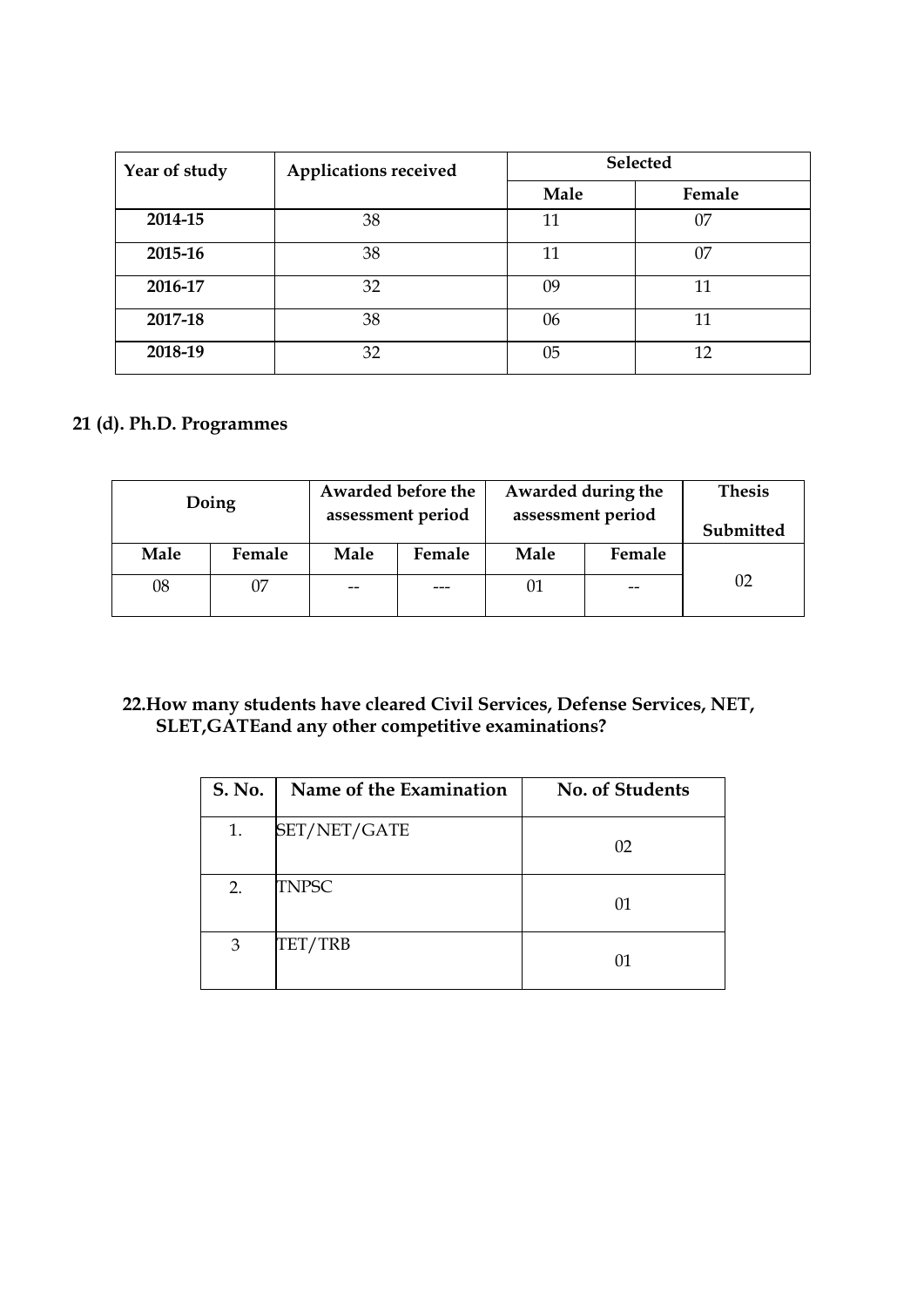Student progression

| <b>Student progression</b>                                    | Percentage against<br>enrolled |
|---------------------------------------------------------------|--------------------------------|
| <b>UG</b> to PG                                               | 48%                            |
| PG to M.Phil.                                                 |                                |
| PG to Ph.D.                                                   |                                |
| Ph.D. to Post-Doctoral                                        |                                |
| Employed<br>Campus selection<br>Other than campus recruitment | 10%<br>32%                     |
| Entrepreneurs                                                 | 10%                            |

# **23. Diversity of staff**

| Percentage of faculty who are graduates   |           |
|-------------------------------------------|-----------|
| Of the same parent university             | 33.33%    |
| From other universities within the State  | $66.66\%$ |
| From other universities from other States | NIL.      |

# **24. Number of faculty who were awarded Ph.D., during the assessment period.**

| Year      | Ph.D., |
|-----------|--------|
| 2013-2018 | --     |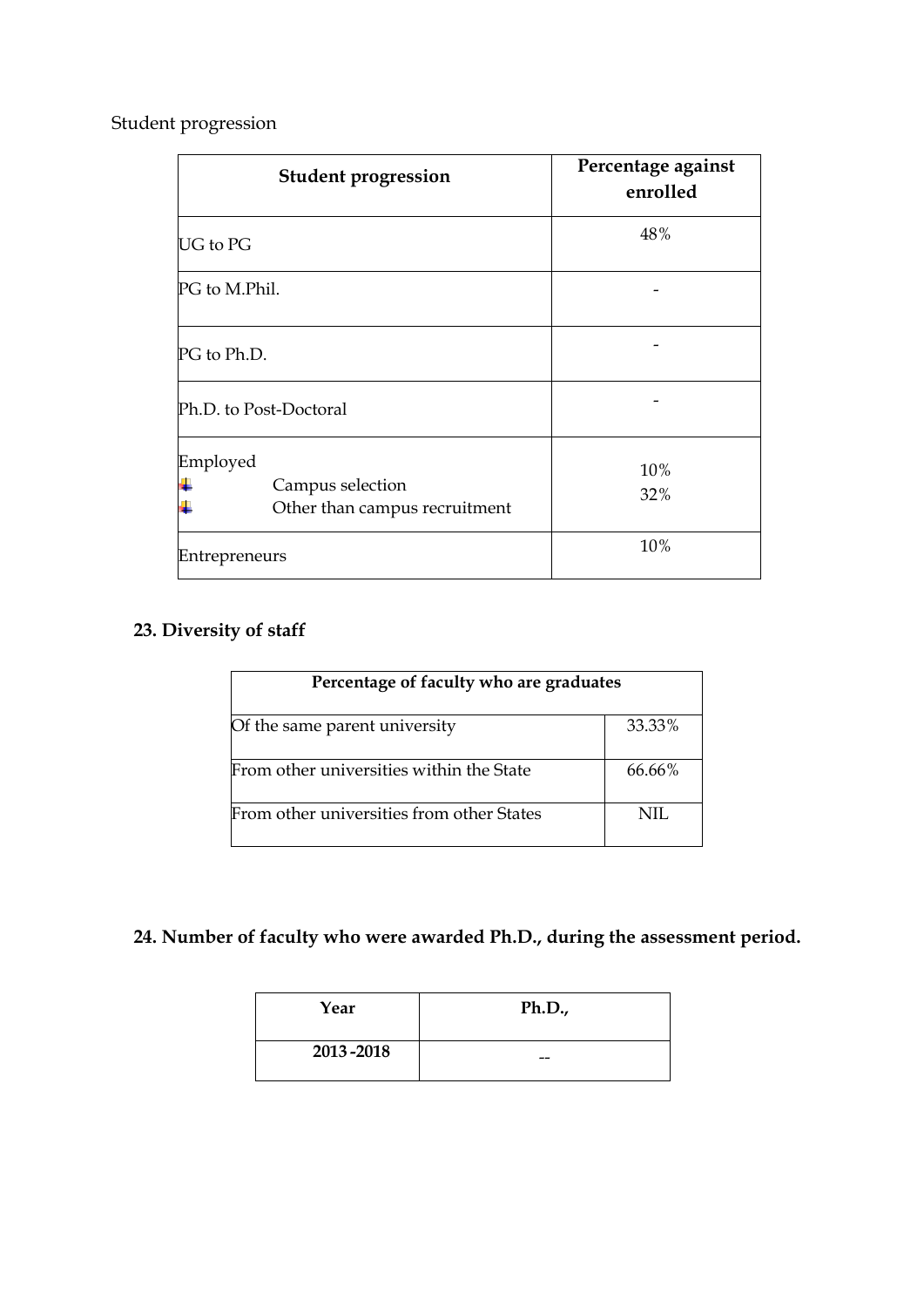# **25. Present details about infrastructural facilities**

| a) | College Library:: For U.G and <b>P.G. 843 books</b>                                                                   |
|----|-----------------------------------------------------------------------------------------------------------------------|
|    | Department: For U.G. 157, For P.G. 181 books                                                                          |
|    | b) Internet facilities for staff and students: Nil                                                                    |
|    | c) Total number of class rooms<br>03                                                                                  |
|    | $\mathbf d$ ) Class rooms with ICT facility<br>03<br>$\ddot{\phantom{0}}$<br>Video projection and latest ICT gadgets. |
|    | e) Students laboratories<br>02                                                                                        |
|    | All Major Practical equipmentsrelated to Practicalsare<br>available in two separate UG and PG laboratories.           |
| f  | Research laboratories<br>01                                                                                           |
|    | Newly added Equipment'sin the Research Laboratory are:                                                                |
|    | $\checkmark$ 4 decimal digital balance                                                                                |
|    | $\checkmark$ 3 decimal digital balance                                                                                |
|    | √ Visible Double Beam Spectrometer                                                                                    |
|    | $\checkmark$ Muffle furnace                                                                                           |
|    | $\checkmark$ Deep freezer                                                                                             |
|    | $\checkmark$ Digital pH meterSystronics                                                                               |
|    | $\checkmark$ High speed centrifuge                                                                                    |
|    | $\checkmark$ Colorimeter                                                                                              |
|    | $\checkmark$ Over headprojector                                                                                       |
|    | $\checkmark$ LCD projector                                                                                            |
|    | $\checkmark$ Laptop & Printer                                                                                         |
|    | $\checkmark$ Hot air oven                                                                                             |
|    | $\checkmark$ Hot plate rectangle                                                                                      |
|    | $\checkmark$ Photoelectric colorimeter                                                                                |
|    | $\checkmark$ Digital conductive meter - Ststronics                                                                    |
|    | $\checkmark$ Digital potentiometer                                                                                    |
|    | $\checkmark$ Digital stop watch                                                                                       |
|    | $\checkmark$ Mechanical shaker                                                                                        |
|    | $\checkmark$ Khejldhal apparatus                                                                                      |
|    | $\checkmark$ All glass double distillation unit                                                                       |
|    | $\checkmark$ Magnetic stirrer with heater                                                                             |

 $\checkmark$  Rotary vacuum evaporatorBuchi type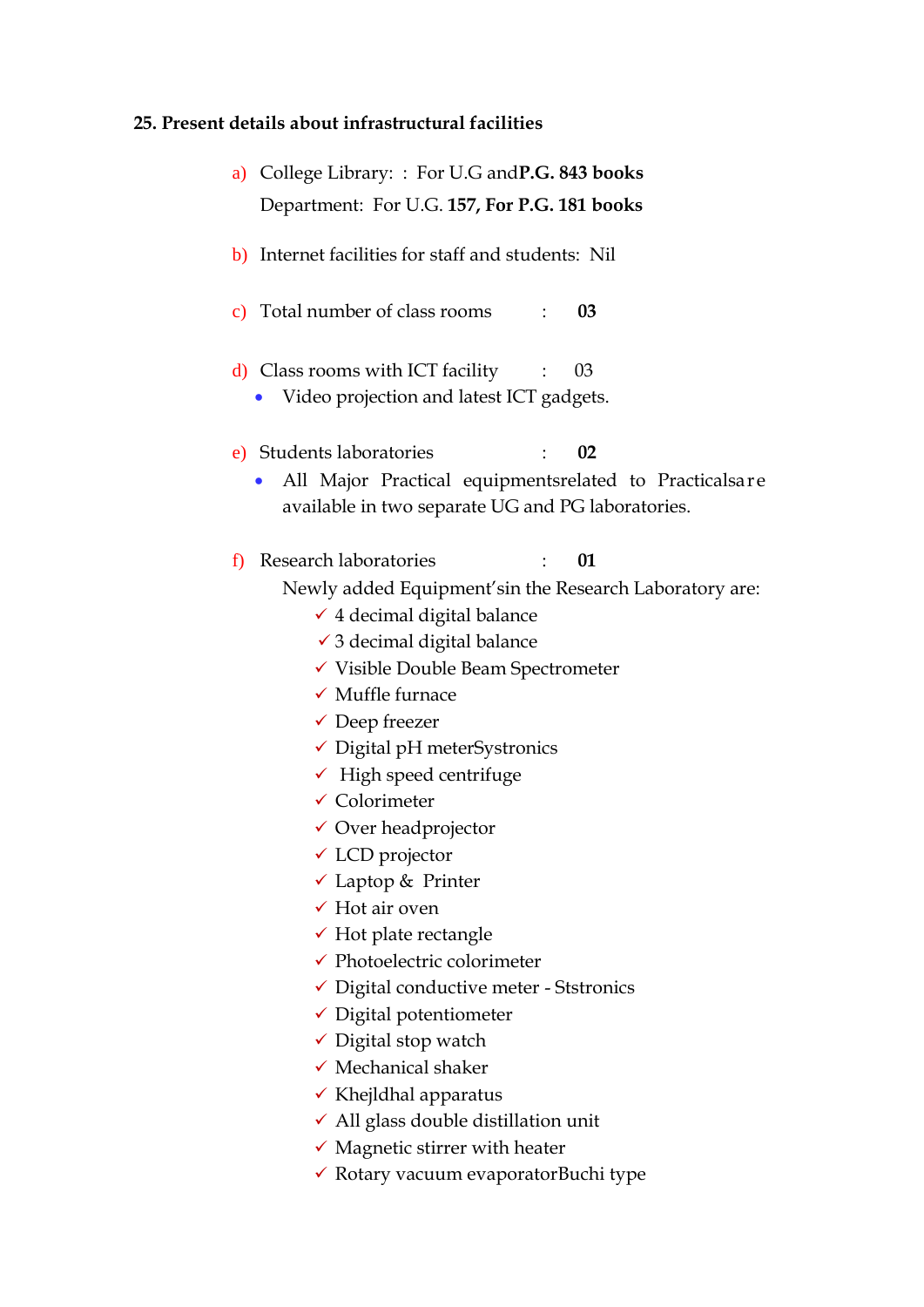- $\checkmark$  VDRL shaker
- $\checkmark$ Micro wave oven IFB
- $\checkmark$  Soxhletapparatus full set
- $\checkmark$  Heating mantle
- $\checkmark$  Vacuum dessicator
- $\checkmark$  Electric hot plate

# **26. Number of students of the department getting financial assistance from College and Government.**

|               | <b>Class</b>            |                | Govt. Scholarship |              |                                         |
|---------------|-------------------------|----------------|-------------------|--------------|-----------------------------------------|
| Year          |                         | <b>BC/MBC</b>  | <b>SC/ST</b>      | <b>Total</b> | <b>Student Project</b><br><b>Scheme</b> |
|               | I B.Sc., Chemistry      | 17             | 18                | 45           |                                         |
|               | II B.Sc., Chemistry     | 24             | 18                | 42           |                                         |
| $2013 - 2014$ | III B.Sc., Chemistry    | 17             | 22                | 39           | $\overline{\phantom{a}}$                |
|               | I M.Sc., Chemistry      | 10             | 12                | 22           |                                         |
|               | II M.Sc., Chemistry     | 12             | 10                | 22           | $\overline{\phantom{0}}$                |
|               | I B.Sc., Chemistry      | 20             | 23                | 43           |                                         |
|               | II B.Sc., Chemistry     | 17             | 27                | 44           | $\overline{\phantom{0}}$                |
| $2014 - 2015$ | III B.Sc., Chemistry    | 23             | 18                | 41           | $\overline{\phantom{0}}$                |
|               | I M.Sc., Chemistry      | 16             | 02                | 18           | $\overline{\phantom{0}}$                |
|               | II M.Sc., Chemistry     | 10             | 12                | 22           | $\overline{\phantom{0}}$                |
|               | I B.Sc., Chemistry      | 25             | 22                | 47           |                                         |
|               | II B.Sc., Chemistry     | 17             | 26                | 43           |                                         |
| $2015 - 2016$ | III B.Sc., Chemistry    | 16             | 25                | 41           |                                         |
|               | I M.Sc., Chemistry      | 12             | 04                | 16           |                                         |
|               | II M.Sc., Chemistry     | 16             | 02                | 18           | $\overline{a}$                          |
|               | I B.Sc., Chemistry      | 16             | 21                | 37           |                                         |
|               | II B.Sc., Chemistry     | 22             | 22                | 44           | $\overline{\phantom{0}}$                |
| $2016 - 2017$ | III B.Sc., Chemistry    | 18             | 22                | 40           | $\overline{\phantom{0}}$                |
|               | I B.Sc., Chemistry(SF)  | 02             | 24                | 26           |                                         |
|               | I M.Sc., Chemistry      | 08             | 12                | 20           | $\qquad \qquad -$                       |
|               | II M.Sc., Chemistry     | 12             | 04                | 16           |                                         |
|               | I B.Sc., Chemistry      | 15             | 23                | 38           | $\overline{a}$                          |
| 2017-2018     | II B.Sc., Chemistry     | 17             | 32                | 49           | $\overline{\phantom{a}}$                |
|               | III B.Sc., Chemistry    | 22             | 21                | 43           |                                         |
|               | I B.Sc., Chemistry(SF)  | $\overline{a}$ | 11                | 11           |                                         |
|               | II B.Sc., Chemistry(SF) | 02             | 22                | 24           |                                         |
|               | I M.Sc., Chemistry      | 06             | 11                | 17           |                                         |
|               | II M.Sc., Chemistry     | 08             | 12                | 20           |                                         |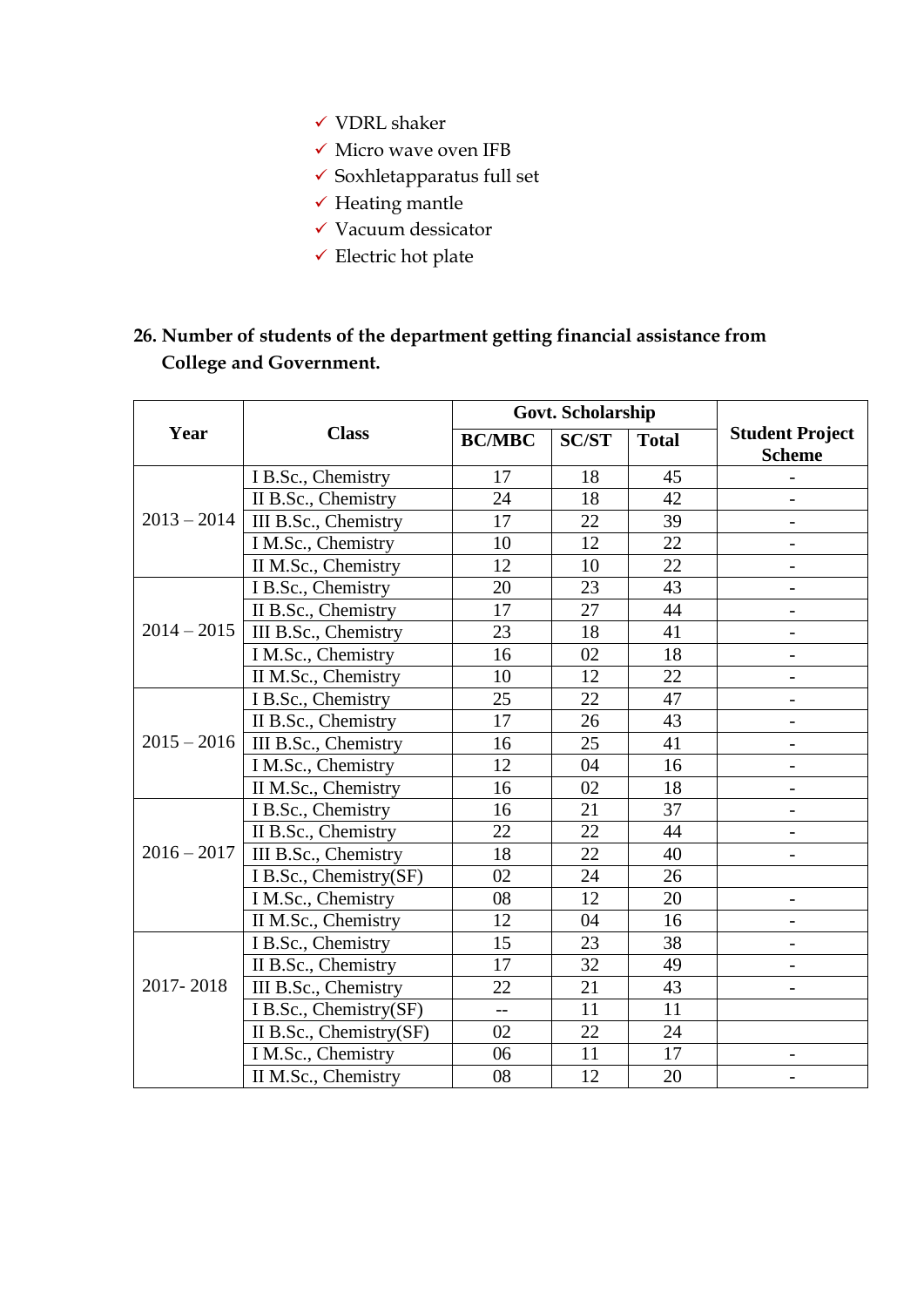## **27. Was any need assessment exercise undertaken before the development of new program(s)? If so, give the methodology.**

 $\checkmark$  The basis for the importance for introducing a new Programme will be discussed in the departmental meeting along with the copies of UGC/CSIR/DST brochures/syllabi.

#### **28. Does the department obtain feedback from**

- a) **Faculty on curriculum as well as teaching-learning -evaluation? If yes, how does the department utilize it?**
- $\checkmark$  Yes, the suggestions given by the Staff members directly involved in the new Programme or syllabi are always considered as an effective feedback. The merits and demerits posed by the teacher concerned will be discussed in the BOS meeting and subsequent changes are updated periodically.
- $\checkmark$  Faculty members from other institutions are also involved in feeding feed-back in regular basis during the Evaluation of practical examinations.

# b) **Students on staff, curriculum as well as teaching – learningevaluation and what is the response of the department to the same?**

- Students are free to make comments/suggestions upon the methodology of teaching process (class-room teaching as well as laboratory demonstrations) adapted by the individual teachers directly to the Head of the Department
- By the directions of the Principal and IQAC, the Head of the department meets all the classes to verify the completion of the syllabus, well in advance, before the last working day of each semester.
- Every semester, IQAC conducts Feedback evaluation of teachers, infrastructure, laboratory conditions, etc., of the department and subsequently there port is considered with due weight-age for further constructive and progressive implementation.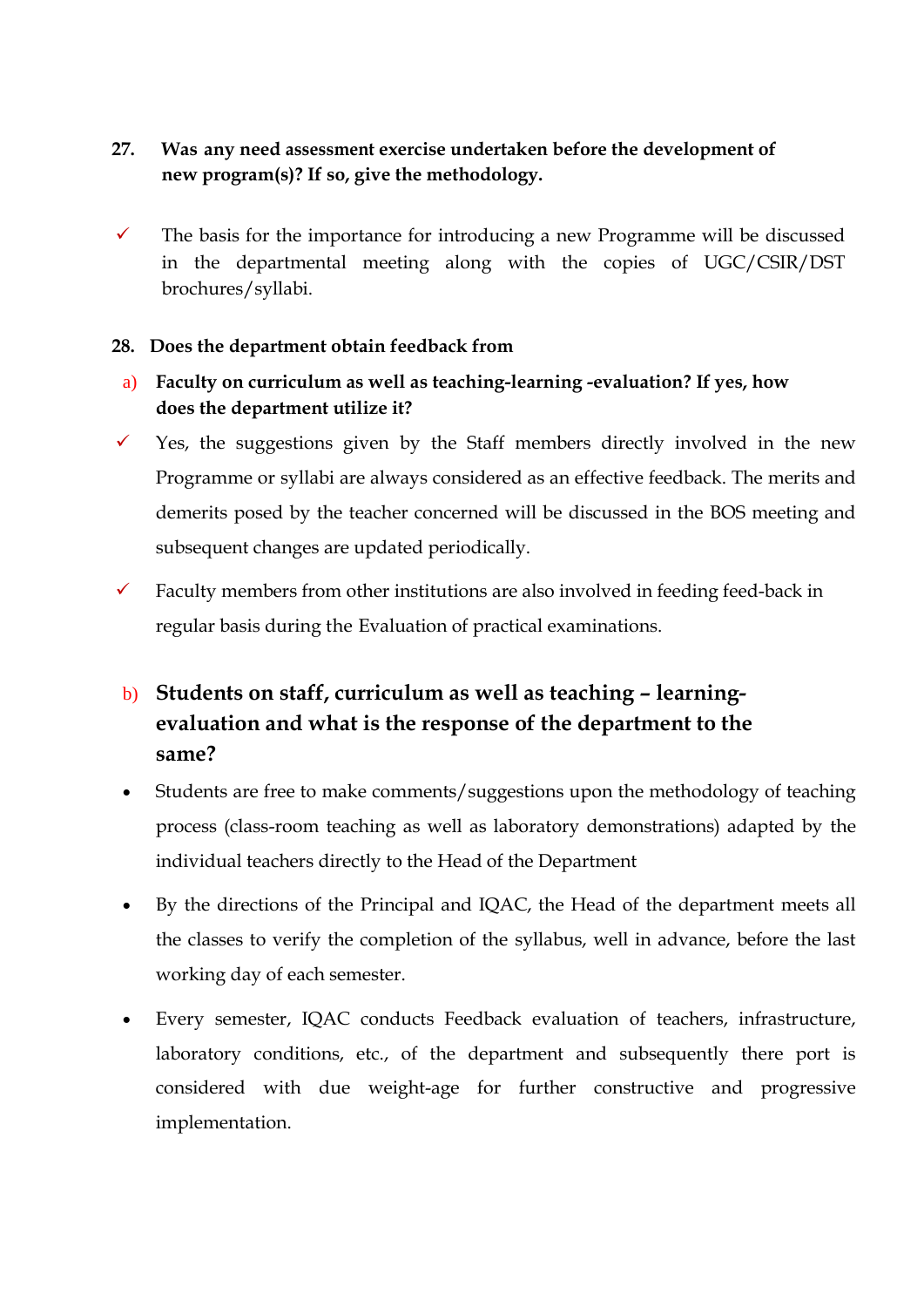## **c. Alumni and employers on the Programmesand what is the response of the department to the same?**

- 1) As per the suggestions by the alumni, necessary upgradation of the syllabus with required topics were made.
- 2) Necessary changes and additions were made in the practical syllabus.

## **d. List the distinguished alumni of the department (maximum-05)**

| Name of the<br>Alumini   | Duration<br>of study | <b>Current occupation</b>                                                                              |
|--------------------------|----------------------|--------------------------------------------------------------------------------------------------------|
| Dr. A. Arokiyaraj        | 1996 - 2001          | <b>Assistant Professor of Chemistry</b><br>AVC College(Auto), Manmampandal,<br>Mayiladuthurai - 609105 |
| Dr. R. Natarajan         | 2003-2006            | <b>IICB-Culkata</b>                                                                                    |
| Dr. S. Muralidharan      | 1983 - 1986          | Scientist,<br><b>CECRI</b><br>Karaikudi.                                                               |
| Dr. R. Sivasakthikumaran | $2003 - 2006$        | Post Doctoral Fellow - IIT Chennai                                                                     |
| Dr. Stalin               | $2003 - 2006$        | Assistant Professor,<br>Department of Industrial<br>ChemistryAlagappa University,<br>Karaikudi.        |
| Mr. A. Karthik           | $2004 - 2007$        | <b>Inspector of Police</b><br>AnnamalaiNagar PoilceStation<br>Chidambaram.                             |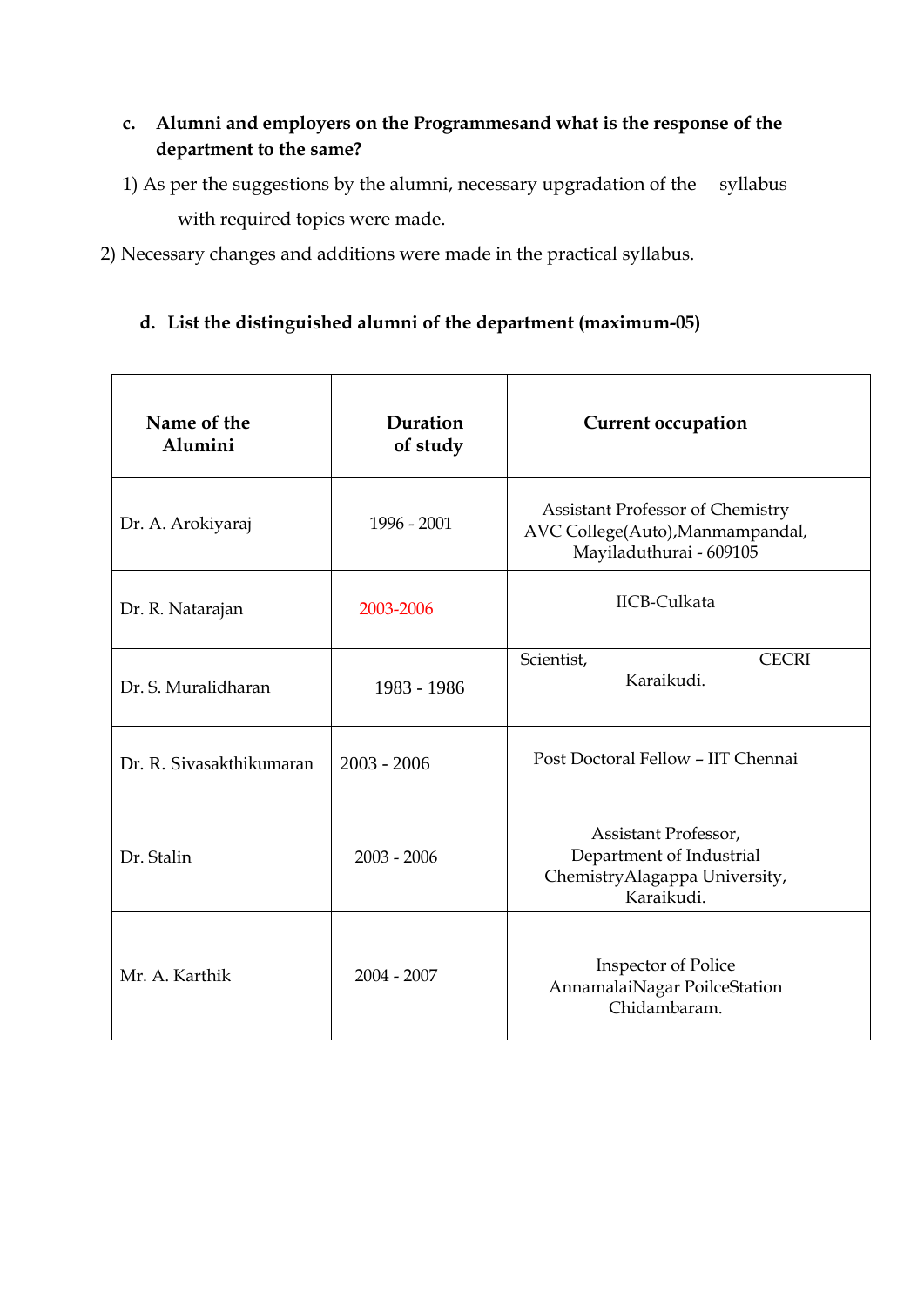#### **e. Give details of student enrichment Programmes (special lectures / workshops / seminar) with external experts.**

Departmental seminars at UG, PG & Ph.D. levels are a routine Academic process in the department

| S. No.         | <b>Title</b>                                                                | State/<br>National/<br><b>Special</b><br>Lecture | Date                           | Grant<br>from<br>Agency | <b>Resource Person</b>                                                                                     |
|----------------|-----------------------------------------------------------------------------|--------------------------------------------------|--------------------------------|-------------------------|------------------------------------------------------------------------------------------------------------|
| $\mathbf{1}$   | What chemistry $R \&$<br>D experts of<br>chemistry students                 | One day<br>Seminar<br>Session I                  | 23rdMarch<br>2010              | <b>UGC</b>              | Dr. C.V. Srinivasan Sr. Vice<br>President, Orchid Research<br>Laboratories Ltd., Chennai.                  |
| $\overline{2}$ | Basic aspects of<br>Nanotechnology and<br>Recent Research                   | One day<br>Seminar<br>Session II                 | 23rdMarch<br>2010              | <b>UGC</b>              | Dr. R. Renganathann<br>Professor of<br>Chemistry, Bharathidasan<br>University, Tiruchirapalli-<br>620 024. |
| 3              | Life Oriented<br>Education                                                  | Special<br>Lecture                               | 4 <sup>th</sup> March<br>2011  | <b>UGC</b>              | Sri T. M. Sekar<br>Managing Director, SKN<br>Organics (P) Ltd., Chennai.                                   |
| $\overline{4}$ | Opportunity for<br><b>Chemistry Students</b><br>in Pharma Industry          | One day<br>Seminar<br>Session I                  | 14 <sup>th</sup> March<br>2011 | <b>UGC</b>              | Dr. M. Nappinnai<br>General Manager, SKAN<br>Research Laboratory(P)<br>Ltd., Puducherry.                   |
| 5              | <b>Chemical Safety</b>                                                      | One day<br>Seminar<br>Session II                 | 14th March<br>2011             | <b>UGC</b>              | Mr. M. L. Gopalan<br>Manager, SHEQ Henkal<br>India Ltd, Karaikal.                                          |
| 6              | Corrosion -<br>Monitoring and<br>Prevention                                 | One day<br>Seminar<br>SessionIII                 | 14 <sup>th</sup> March<br>2011 | UGC                     | Dr. S. Muralidharan<br>Scientist, CECRI, Karaikudi.                                                        |
| $\overline{7}$ | Employment<br>One day<br>Opportunities for<br>Seminar<br>chemistry students |                                                  | 27 <sup>th</sup> March<br>2012 | <b>UGC</b>              | Mr. E. Prasannakumar<br>Project Manager, SKN<br>Organics (P) Ltd., Chennai.                                |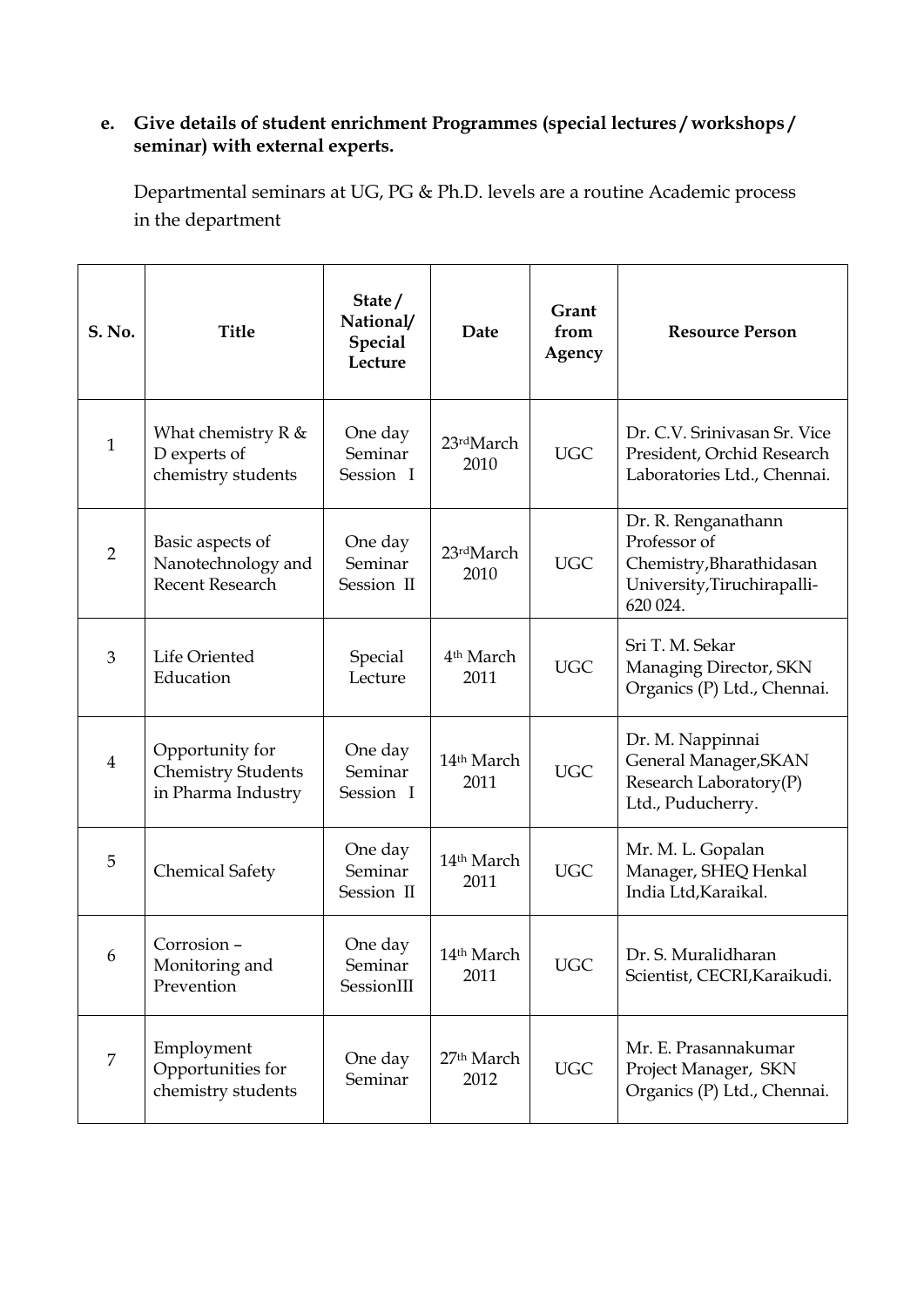| 8  | National Eligibility<br>Test (NET) Coaching<br>Classes - Nine-steps<br>to Emerge<br>Triumphant | Special<br>Lecture I  | 20 <sup>th</sup> March<br>2012 | <b>UGC</b> | Dr. P. JeyasinghThanaraj<br>Former Professor and Head<br>Department of Chemistry,<br>TBML College, Poraiyar.    |
|----|------------------------------------------------------------------------------------------------|-----------------------|--------------------------------|------------|-----------------------------------------------------------------------------------------------------------------|
| 9  | National Eligibility<br>Test (NET) Coaching<br>Classes - NET - An<br>overview                  | Special<br>Lecture II | 20 <sup>th</sup> March<br>2012 | <b>UGC</b> | Dr. R. Sivakumar<br><b>Assistant Professor of</b><br>Zoology, Poompuhar<br>College, Melaiyur 609 107.           |
| 10 | Green-Micro Scale<br>Techniques in<br>Chemistry<br>Experiments                                 | Special<br>Lecture I  | 29thDec<br>2012                | <b>UGC</b> | Dr. S. Murugan<br>Former<br>Professor and Head<br>Department of Chemistry,<br>S.T. Hindu College,<br>Nagerkoil. |
| 11 | <b>Fabrication of Glass</b><br>wares by Glass<br>Blowing                                       | Special<br>Lecture II | 29thDec<br>2012                | <b>UGC</b> | Mr. B. Bhuvaneshwaran<br>Scientific Glass Blower,<br>Salem.                                                     |
| 12 | Application of<br><b>Quantum Mechanics</b><br>to Chemistry                                     | Special<br>Lecture I  | 13 <sup>th</sup> March<br>2012 | <b>UGC</b> | Dr. C. Sebastian<br>Asst. Prof. of Chemistry,<br>R.V. Govt. Arts<br>College, Chengalpet,<br>Chennai.            |
| 13 | Resonance<br>Spectroscopy                                                                      | Special<br>Lecture II | 13 <sup>th</sup> March<br>2012 | <b>UGC</b> | Dr. G. Ramachandran<br>Asst. Prof. of Chemistry, Dr.<br>Amebdkar Govt. Arts<br>College, Vyasarpadi,<br>Chennai. |
| 14 | Nanotechnology and<br>its Applications                                                         | Special<br>Lecture I  | 26 <sup>th</sup> March<br>2012 | <b>UGC</b> | Dr. G. Chandramohan<br>Associate Professor of<br>Chemistry, AVVM Sri<br>Pushpam College, Poondi,<br>Thanjavur.  |
| 15 | Nanotechnology and<br>its Applications                                                         | Special<br>Lecture II | 26 <sup>th</sup> March<br>2012 | <b>UGC</b> | Dr. S. Kalyanasundharam<br>Associate Professor of<br>Chemistry, Poompuhar<br>College. Melaiyur-609 107.         |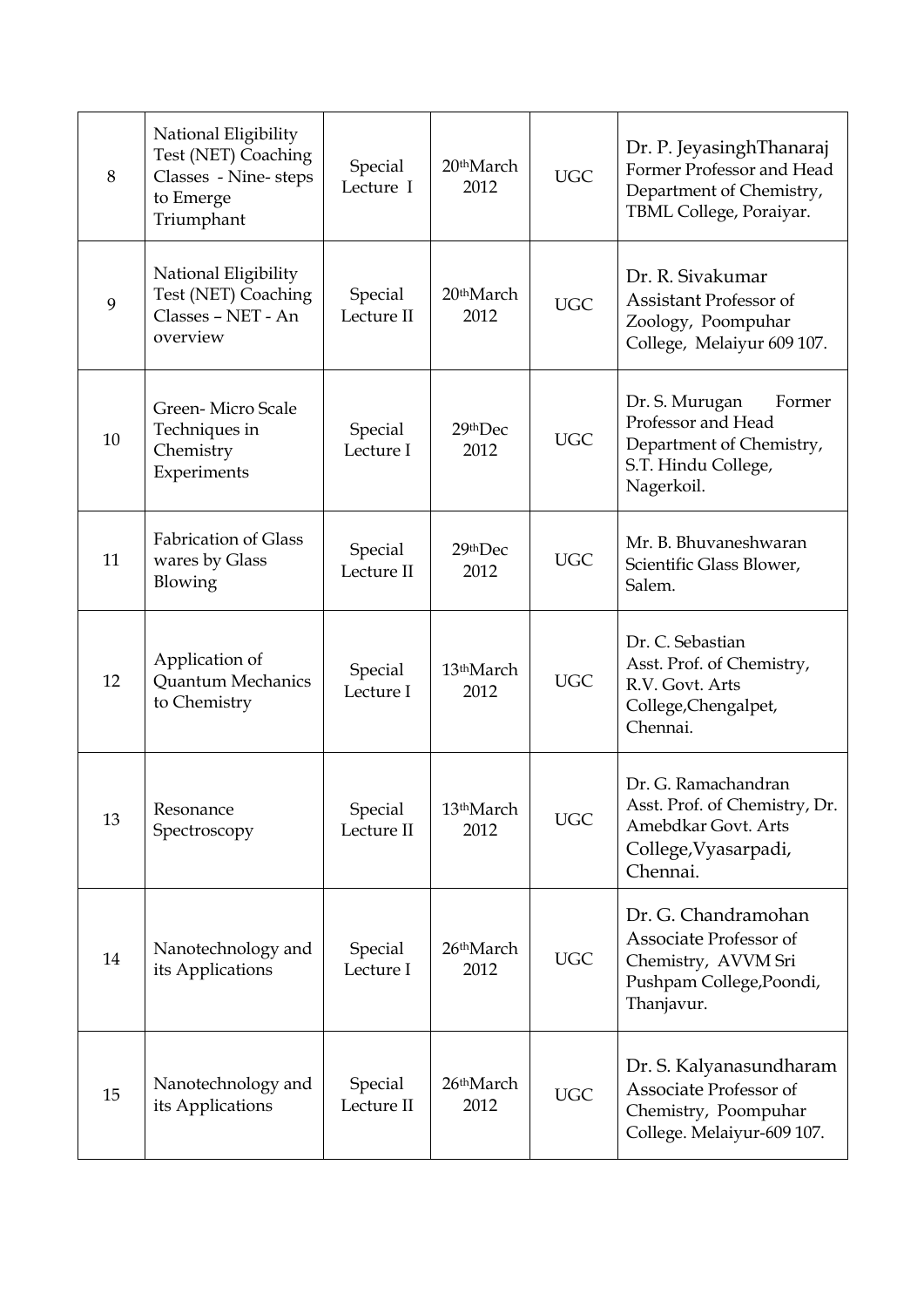#### **f. List theteaching methods adopted by thefaculty for differentProgrammes**

|                  | S. No. Programme | <b>Teaching Methods Adopted</b>                                                                                                                                                                                                                                                                                                                                                                                                                                                                                                                                      |
|------------------|------------------|----------------------------------------------------------------------------------------------------------------------------------------------------------------------------------------------------------------------------------------------------------------------------------------------------------------------------------------------------------------------------------------------------------------------------------------------------------------------------------------------------------------------------------------------------------------------|
| 1.               | <b>UG</b>        | Conventional Chalk and Talk method, questioning and answering<br>approach, displaying of charts, exhibiting the proto-type models, usage of<br>Slide projectors, Motion pictures, OHP presentations, assigning problems<br>to solve independently, library hour, invited talks by external expertise,<br>supply of well -prepared study materials and guidelines for Practical and<br>up-dated theories behind practical's well before the commencement of<br>laboratory experimental Practical's. Information from News Papers &<br>magazines-Science & Technology. |
| $\overline{2}$ . | PG               | Chalk and Talk method, Interaction with individuals, exhibiting<br>e-contents, simulation of physical models, presentation of downloaded<br>talks of NPTEL (National Program on Technology Enhanced Learning)<br>relevant to PG Students, OHP, Guest Lectures, seminars, library hour<br>allotment, visit to out-side laboratories and supply of study materials.                                                                                                                                                                                                    |

#### **29. How does the department ensure that Programme objectives are constantly met and learning outcomes monitored?**

- a) The system in curriculum facilitates to have a periodic and continuous assessment of the students through CIA and compulsory attendance.
- b) Inter-departmental analysis of both teachers and students in council of heads of the department level and departmental level after every semester ensures the status and directions of on-going trend in achieving the objectives of the Programmes.
- c) An effective and result-oriented monitoring mechanism is practiced by our Principle to review the results of students and performance of teachers, every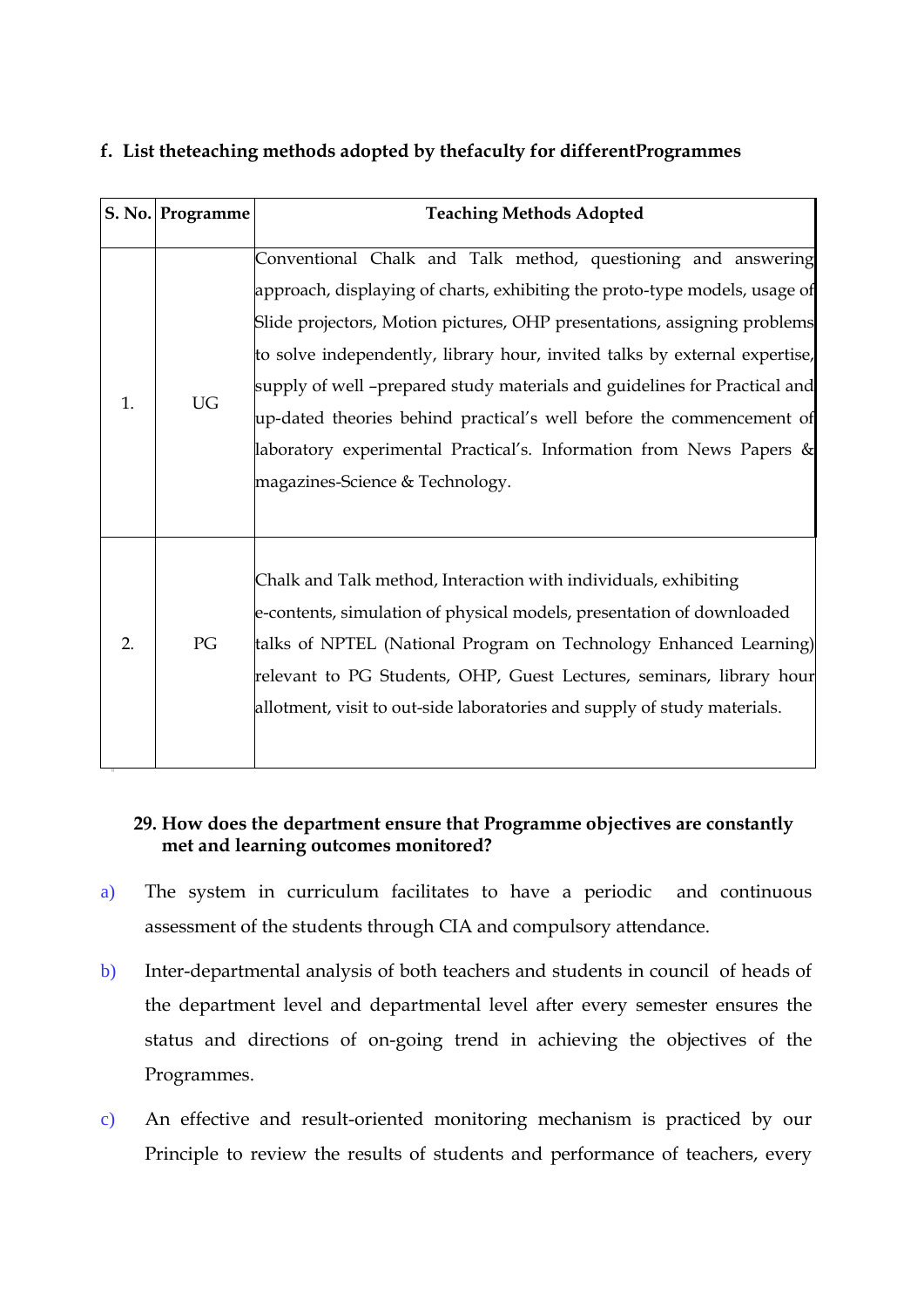year.

- d) The interest and competition in selecting CHEMISTRY subject by the students in admission process is an indicator for the department to ascertainthe fulfillment of the objectives of our well-designed Programmes.
- e) No. of students appearing and getting succeeded in Competitive examinations is closely watched in regular manner.
- f) Periodical checking mechanism supported by feedback from students (of both current and out-going) and alumni and reports of IQAC, helpsto take suitable remedial measures.

#### **30. Highlight the participation of students and faculty in extension activities.**

- ÷ Student's participation in Extension activities is made mandatory for all UG Programmes. The students ofChemistrydo advised to participate in NSS, YRC and Sports etc.
- ÷ Students have been conducting awareness Programmeson "learning Science" and in particular, in Chemistry school children by deliberations and demonstration.
- ÷ The Staff's have conducted more than 5 one-day Programmesfor the Higher Secondary School teachers who are handling Chemistry.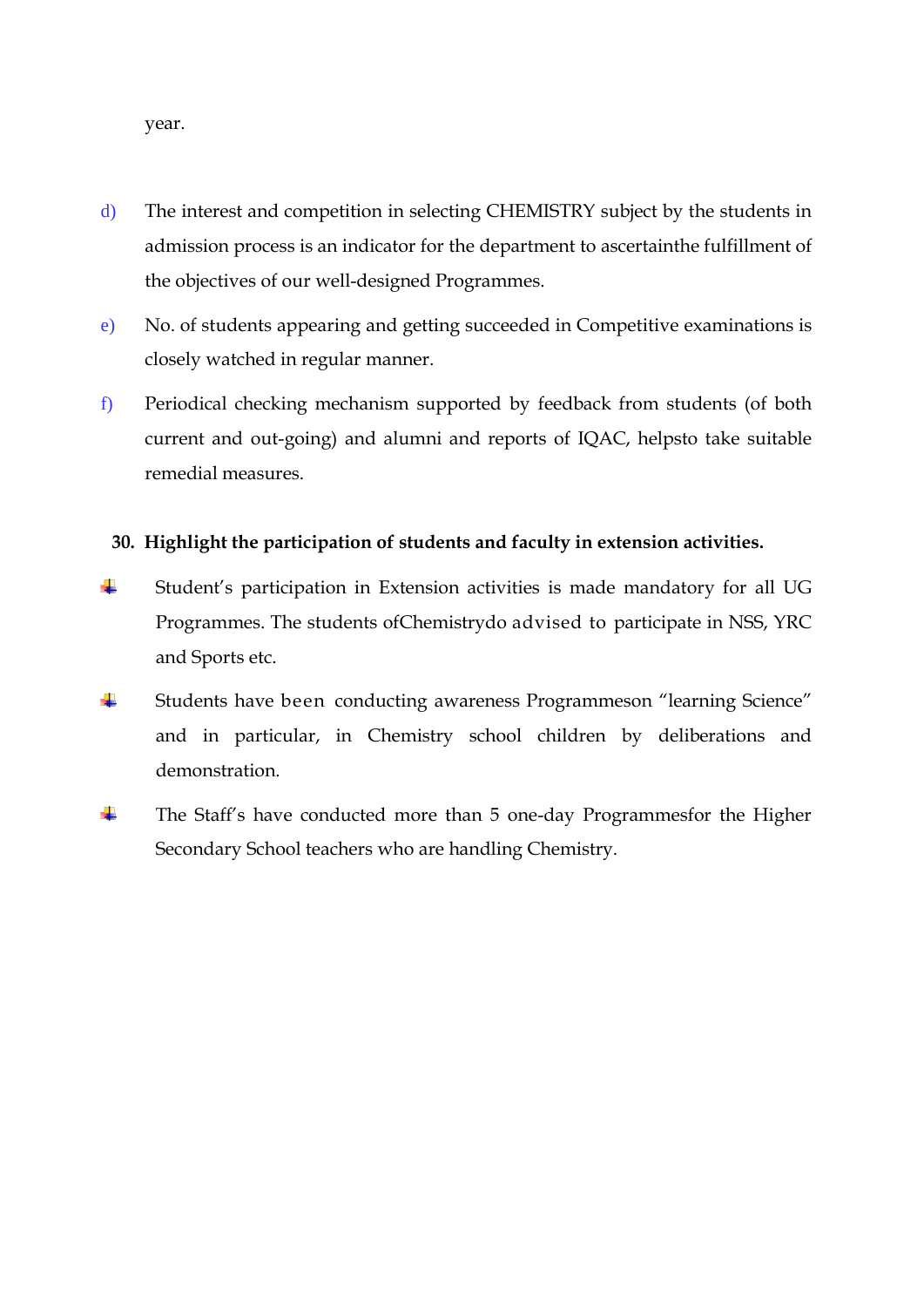| S. No. | Name of the Faculty     | Name of the Extension Activity Participated                                                                                                                                                                                                                                                                                                                                                                                                                                                                                                                                                                                                                                                                                                                                                                                                                                                                                                                                                                                                                                                                                                                                                                                                                                                                                                                                                                                                                                                                                                                                                                                                                                                                                                                                                                                                                                                                           |
|--------|-------------------------|-----------------------------------------------------------------------------------------------------------------------------------------------------------------------------------------------------------------------------------------------------------------------------------------------------------------------------------------------------------------------------------------------------------------------------------------------------------------------------------------------------------------------------------------------------------------------------------------------------------------------------------------------------------------------------------------------------------------------------------------------------------------------------------------------------------------------------------------------------------------------------------------------------------------------------------------------------------------------------------------------------------------------------------------------------------------------------------------------------------------------------------------------------------------------------------------------------------------------------------------------------------------------------------------------------------------------------------------------------------------------------------------------------------------------------------------------------------------------------------------------------------------------------------------------------------------------------------------------------------------------------------------------------------------------------------------------------------------------------------------------------------------------------------------------------------------------------------------------------------------------------------------------------------------------|
| 01     | Dr. S. Kalyanasundharam | NSS Programme Officer - Unit I from 01.06.1994 to<br>30.09.1999, Received Best NSS Programme Officer<br>award of Bharatidasan University for the year 1999.<br>Conduct10 days NSS special camps in the adopted<br>villagesin 1994, 1995, 1996, 1997, 1998.<br>NSS-Seminar on Population Education on 12.09.1994.<br>AIDS awareness and prevention camp19-22, Dec 1994.<br>$\overline{\phantom{a}}$<br>World AIDS Day- AIDS awareness Seminar.<br>AIDS awareness meeting on 27.12.1995.<br>AIDS awareness campaign 28.03.1996.<br>$\overline{\phantom{a}}$<br>National Integration campaign 03-05 Sep 1996.<br>$\overline{\phantom{a}}$<br>National Polio Eradication Campaign 07.12.1996<br>&18.01.1997.<br>NSS - Appreciation letter 27.01.1997<br>NSS-UTA Peer Group Education Training 18,19 Feb<br>1997.<br>NSS-UTAInstitutionallevelAIDS Awareness<br>Campaign 21.02.1997-26.02.1997.<br>Golden Jubilee Independence Day Celebration<br>14,15.08.1997.<br>Inaugural Function of NSS 4th Unit12.10.1997.<br>National Polio Eradication Campaign 07.12.1997<br>&18.01.1998.<br>Eradication of untouchability - Campaign 26.01.1998.<br>NSS - Youth cultural day celebrations16,17.02.1998.<br>NSS-Dentalcamp 27.01 1998.<br>$\overline{\phantom{a}}$<br>NSS - Diabeticsawareness campaign 31.01.1998.<br>NSS - Blood donation awareness campaign<br>11.09.1998.<br>NSS - Eye camp 12.11.1998<br>National Polio Eradication Campaign 06.12.1998<br>&17.01.1999.<br>Participated in Bird & Wildlife Census in Point<br>Calimere wildlife sanctuary at Kodiyakarai on 12 & 13<br>Feb 2019.<br>Consumer and Environmental awareness campaign<br>28.03.1999.<br>NSS - Diabetics awareness campaign 26.09.1998<br>NSS-Dental camp 27.09 1998.<br>AIDS awareness campaign 03.10.1998.<br>Would population day Campaign 27.17.1999.<br>NSS Programme Officer 2 <sup>nd</sup> time Unit I from<br>19.12.2003 to 31.05.2005. |

#### **31.Participation of faculties in Various Extension Activities**  $\ddagger$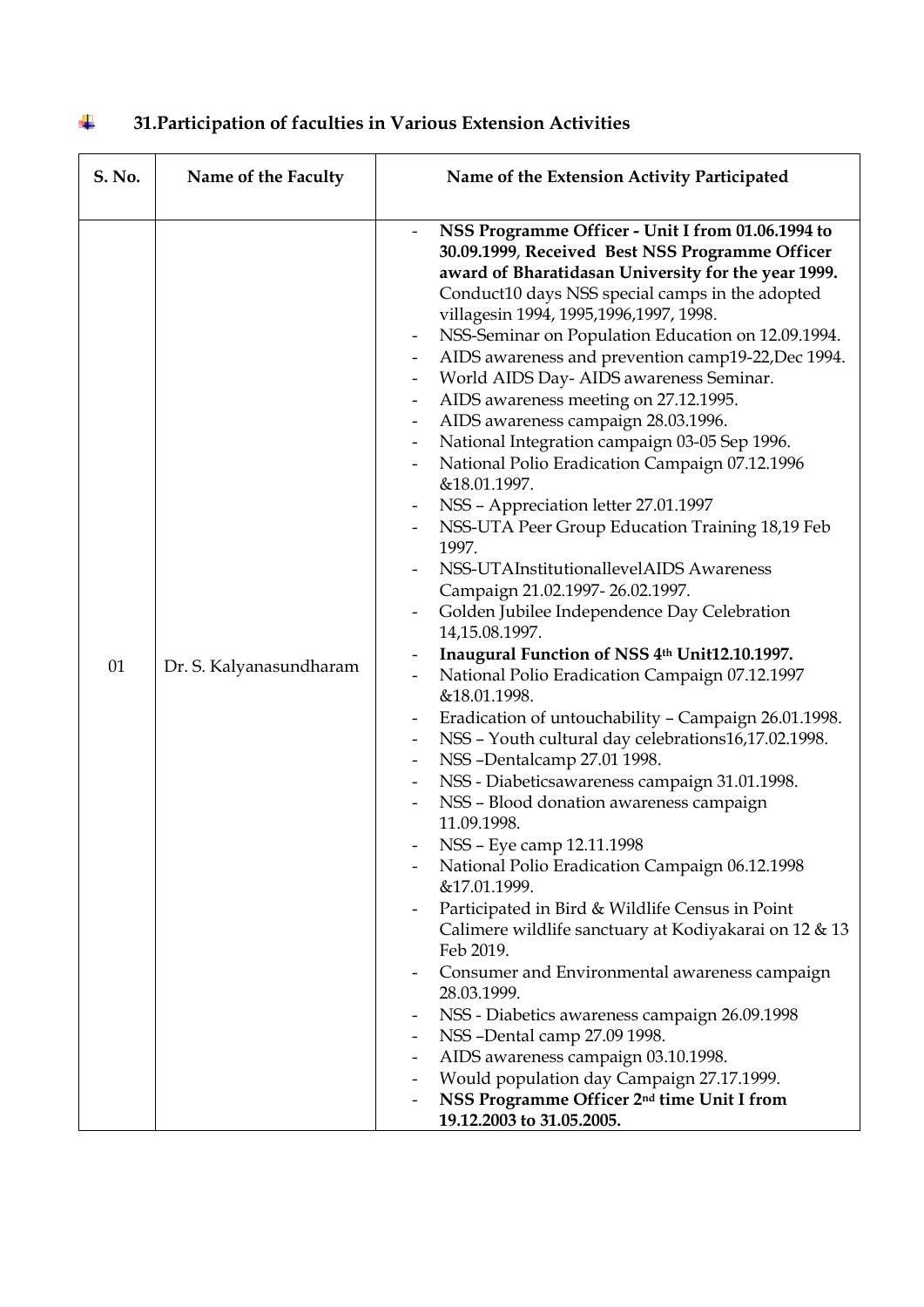### **32.Give details of "beyond syllabusscholarlyactivities"of the Department.**

- Coaching to students for the preparation of UGC-CISR JRF cum Lecturer Test, SLET and other competitive examinations.
- $\checkmark$  Training the students to participate in Chemistry Quiz Programmes
- $\checkmark$  Training the students to inculcate the learning skills, inter-personal and intrapersonal skill and career choosing skills (through workshops).

**33.State whether the Programme / department is accredited / graded by other agencies. Give details -**Nil

## **34.Detail any five Strengths, Weaknesses, Opportunities and Challenges (SWOC) of the department**

# **Strengths**

- Effective Support in the form of laboratory equipments from the Government for the introduction of any new and innovative Research Programme.
- Even with moderate research possibilities, the department is capable of pursuing research in par with University departments and many leading institutions.
- Good and conducive opportunities for students vertical progress up to Research Level
- Thirst towards adaptability towards the up-dating of academic Programmes according to the demand.
- Female staff members outnumberthe male staff members and in student strength female students scenario where outnumber male students.

## **Weaknesses**

- Substantial decrement in science learning due to the invasion of engineering studies and more over the Programmes in Chemistryare purely basic.
- Inability to network with other institutions (like other urban Colleges)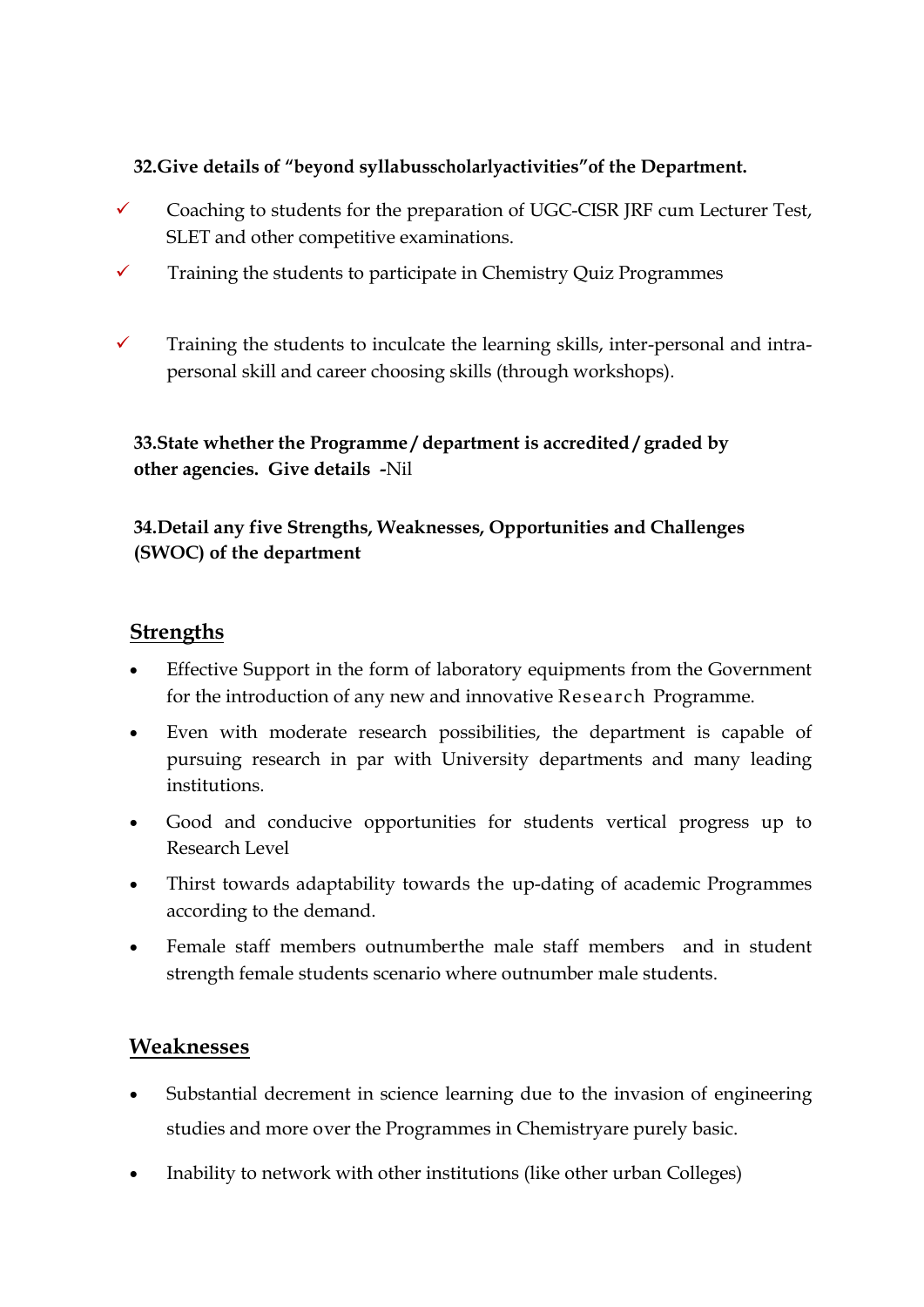- Low profile of Teachers exposure towards advancement.
- Abolition of minor projects for college teachers and financial assistance to individual departments in the form of DST-FIST,has become unforeseen difficulty while progressing towards upwards.

# **Opportunities**

- Wide scope for learning job-oriented certificate, diploma and PG Diploma course concurrently during the course duration.
- Students have chance to appear confidently in competitive examinations as extra-coaching on specific skill is set made available.
- Special coaching classes for NET/SLET/UGC-CSIR pave way to the students to go further in their academic excellence.
- Each student could enrich his/her technical skills as the related opportunities do available in the department.
- The past history and positive trend which prevails in the department help each and every student to expand their knowledge in all aspects.

# **Challenges**

- Teaching Chemistry seems to be tough task and that to the first generationlearnersmakemorechallengeable.Thesuccessrateofthedepartmentsh owsthesuccesstrendinmeetingoutsuchchallenges in effective manner.
- Sudden transition from Tamihlanguage to English in Undergraduate l e v e l students is a regular taunting task. However, training through Bridge courses and spoken English labs help to get rid of the challenges.
- Networking with other institutions is a major problem which lies in the department. Recent advancements in the campus improvement, through technological connectivity, we attempt to reduce the same.